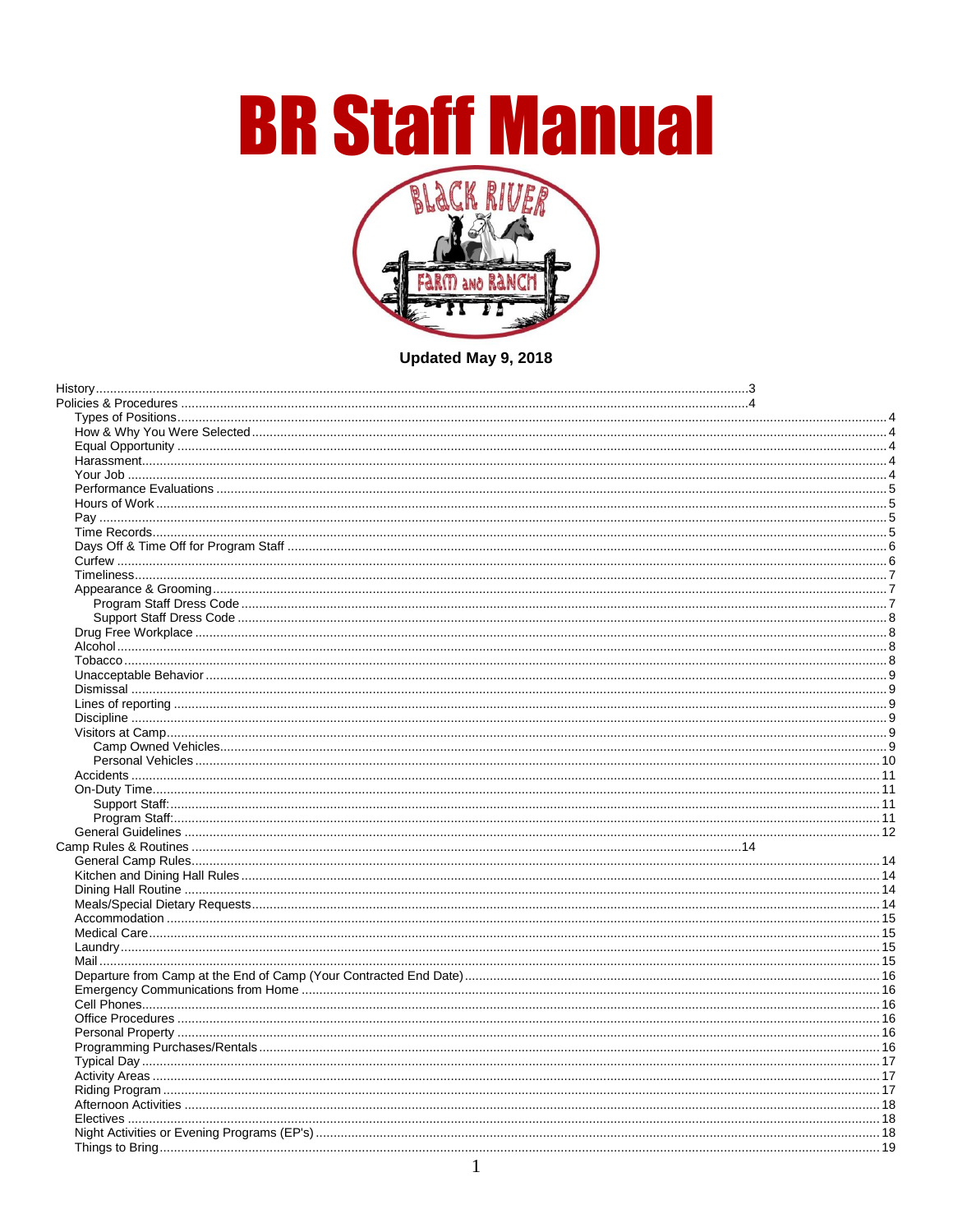## **Welcome**

Dear Staff Member,

Welcome to Black River Farm and Ranch! You will soon embark on an adventure that will touch and affect many lives and quite certainly change your own. The potential of the summer camp experience is limitless as we strive to deliver a program impacting positively on many children.

We have been able to provide a fun and exciting experience to thousands of girls since 1962. However, we have only been able to accomplish this with the help of dedicated and caring staff.

You play the most significant role in a camper's summer and will leave a powerful impression that will last a lifetime. The responsibility you are being handed is awesome and the required effort tremendous, but the rewards are infinite. Seeing children learn new skills, gain confidence and make new friends is exhilarating and provides a level of satisfaction seldom felt anywhere else.

The attached staff manual has been compiled to help prepare you for the upcoming summer. Please read it carefully so that you can arrive at camp informed and ready to get the most out of the summer.

Our reputation is entrusted to you to continue the excellence in camping we've enjoyed for many years. Welcome to the Black River Farm and Ranch team! We look forward to working with you this summer.

Sincerely,

Black River Staff Manager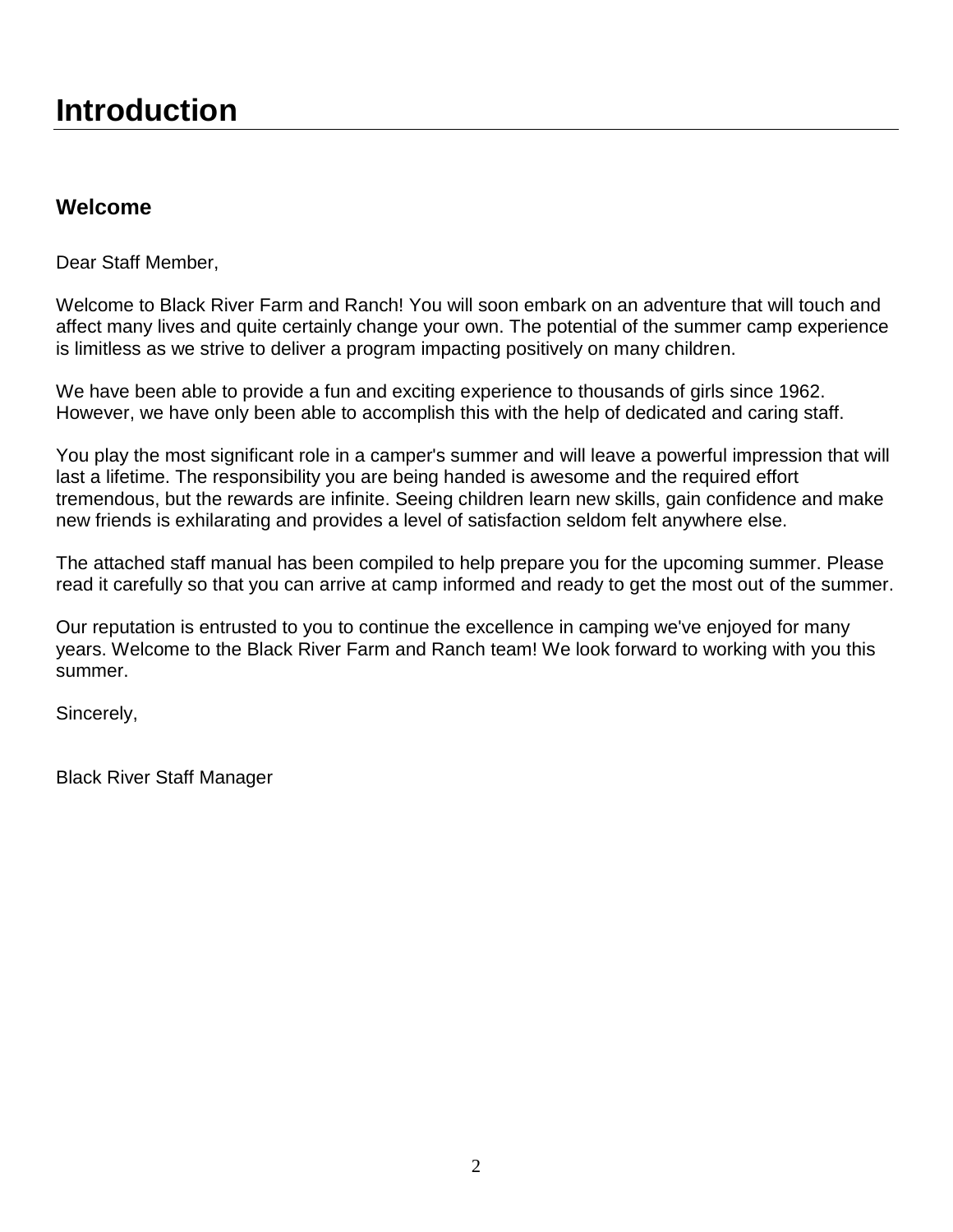# <span id="page-2-0"></span>**History**

Since Childhood, Lois Donovan "Mrs. D" had a dream where she would have a place where girls could come to learn to ride and to be around horses and farm animals. Her dream became a reality in 1962 when Mr. & Mrs. D purchased an old potato farm in Croswell, MI. They were living in Birmingham at the time and choose the location because it was within driving distance from the Detroit area and still secluded from the hustle and bustle of the city.

That summer Black River Farm and Ranch opened their doors. The D's had managed to build in very short time 2 cabins (now part of Virginia City) and a dining hall (What we now know as Silver City). The first two cabin names were Pioneers and Trailblazers. That first year the BR had 16 campers, 4 staff members, and 7 horses.

Today the BR has grown to include 136 campers each session, almost 50 staff members and approximately 80 horses. Girls who love horses and horseback riding have continued to come to Black River Farm and Ranch since 1962 for a summer experience of relaxation and rejuvenation.

Throughout the years The D's and their daughters have been involved with the camp both as campers and staff. Renee Donovan Ciferri and her husband Mike Ciferri have remained active in the management of BR. Mike Ciferri "Mr. C" is currently the Executive Director, he is a graduate of the West Point Academy and successful business owner.

For more than 50 years the BR has continued to expand and improve our program and facilities. Working under the leadership of the Donovan and Ciferri families, our staff continues to pass on the joy of camping and horsemanship to girls and our camp and program evolve as we begin our second century at the BR.

At Black River, a charming 160 year old ranch house centers all of the other buildings on the 360 acre farm and ranch just 80 miles north of Detroit and 20 miles north of Port Huron. The west boundary of the ranch is more than 2 miles of the Black River. A stream wandering through the valley, a five-acre lake, natural woodlands and the fields of the River Bend Farm combine to create a perfect setting for girls out on a horseback ride.

Black River is set away from the hustle and bustle of civilization, and caters to a variety of interests by offering a range of activities in addition to its excellent horseback riding program. We open our doors to a small group of girls and offer western riding, crafts, boating, field activities, trampolines, and more. Most important the freedoms to run, romp, and be young!

Black River is licensed by the State, approved by the Health Department, and Accredited by American Camping Association.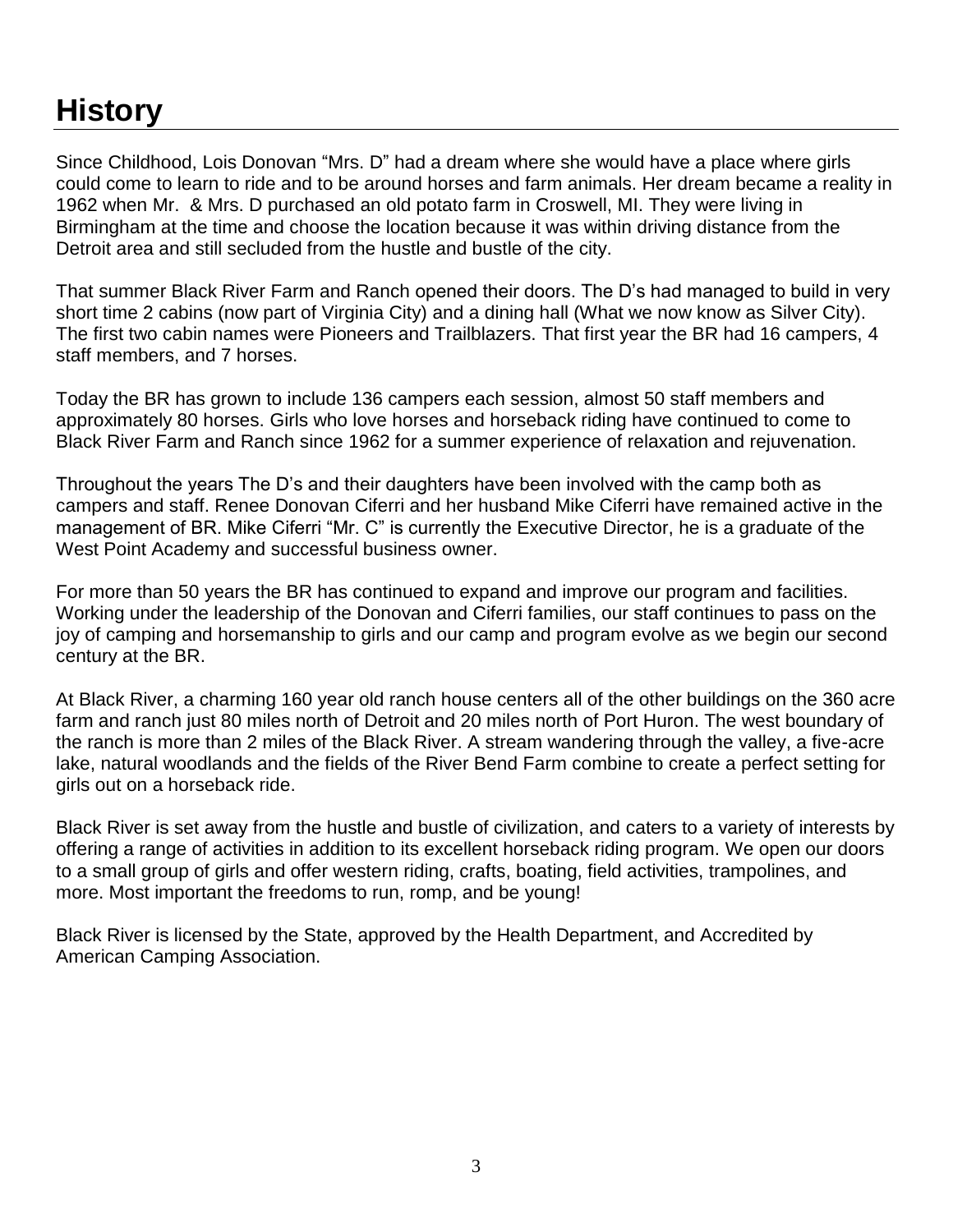# **Policies & Procedures**

<span id="page-3-0"></span>Recognize that the greatest assets of the Black River Farm & Ranch is the potential of its employees. Accordingly, it will be to the advantage of the Black River Farm and Ranch to pursue personnel policies, which result in maximizing achievement, satisfaction and the dignity of the individual employee.

# <span id="page-3-1"></span>**Types of Positions**

There are three different staff categories at camp:

- Senior Staff Owner, Executive Director, Managers, Directors
- Program Staff Counselors, Assistant Counselors (AC's), and Counselors In Training (CIT'S)
- Support Staff Office staff, Kitchen Staff, Maintenance & Grounds Staff, etc.

Black River's policies and conduct guidelines apply to all staff, regardless of position.

Job Descriptions for Program Staff are located at the end of this guide. Please review the information for your postion. If your Job description is not provided in this guide please ask the staff manager for your the job description.

#### <span id="page-3-2"></span>**How & Why You Were Selected**

Black River Farm and Ranch seeks employees of the highest quality. This is why we carefully select these employees through camper and staff evaluations, written application, interviewing, and reference checking. In addition we reserve the right to make an investigative report on an employee or applicant concerning credit or criminal background. We may also conduct a drivers' record check prior to or during employment.

Employees will be selected on the basis of experience, training, intelligence, character, morals and the physical and mental desire to be a role model and to mentor young women.

We will staff each position with the most capable individual available and utilize the talents of each employee in a position proportionate with his abilities insofar as requirements of the camp and job opportunities permit.

#### <span id="page-3-3"></span>**Equal Opportunity**

It is the policy of the Black River Farm and Ranch to grant equal employment opportunities to qualified persons without regard to race, color, sex, religion, age, national origin, disability, veteran's status, marital status, citizenship status or any other protected category. It is our intent and desire to provide equal opportunities in employment, promotion, wages, benefits, and all other privileges, and terms and conditions of employment.

#### <span id="page-3-4"></span>**Harassment**

We maintain a strict policy prohibiting any kind of unlawful harassment or discrimination, including racial, sexual, ethnic, handicap, age, or religious harassment. This policy prohibits harassment in any form, such as verbal, physical, and visual harassment. Any employee who believes he or she has been harassed by a co-worker or manager should promptly report the facts of the incident or incidents and the names of the individuals involved to the Camp Director.

#### <span id="page-3-5"></span>**Your Job**

Your job duties and responsibilities have been developed consistent with the needs of the camp as well as good management procedures. Our first responsibility is to our campers and families. We must be ready to meet any need they may have and we must remain flexible to adapt to changing situations.

Most of the time, your job duties will remain the same; however, you may occasionally be asked to perform job duties other than your regular job and when those situations occur, you are expected to cooperate. Management reserves the right to make work assignments to employees as necessary to meet the goals and objectives of the program.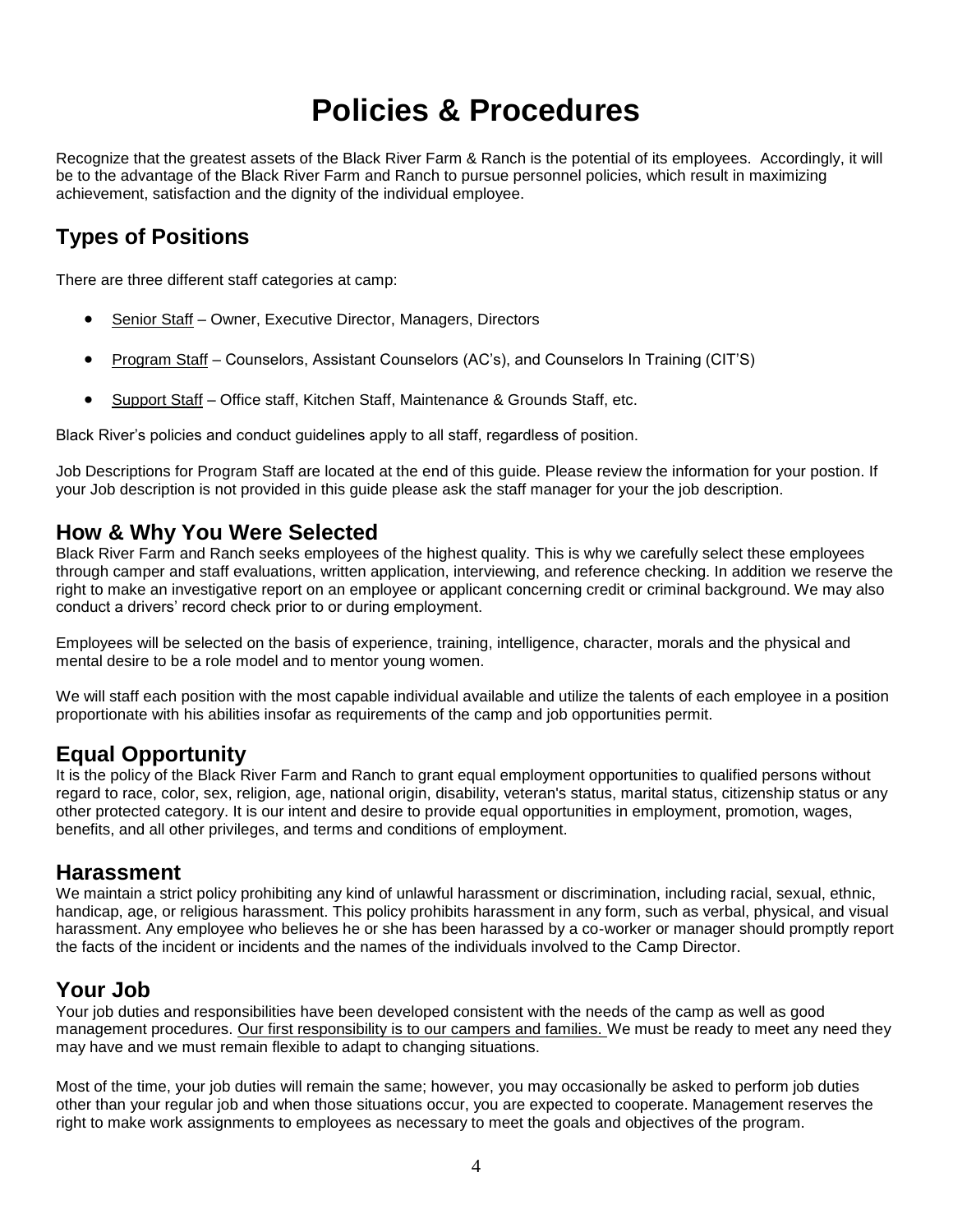# <span id="page-4-0"></span>**Performance Evaluations**

We believe all employees like to know how they are progressing in their work. Therefore, your supervisor will review your progress with you periodically. The review will consider job related factors such as -- quality of work, quantity of work, job knowledge, cooperation with co-workers, and effectiveness with campers, dependability, attendance and initiative on the job.

Our evaluation program gives you the opportunity to discuss your job performance. The purpose of these discussions is to help you understand how your supervisor feels about your contributions to the team effort and to allow you to express your feelings about your own job, the people you work with, and the place in which you work. Although these evaluations are scheduled on a regular basis, you are always encouraged to discuss your ideas, questions, or problems with your supervisor.

#### <span id="page-4-1"></span>**Hours of Work**

Your particular work schedule will depend upon your job to which you are assigned. Your manager will explain your work schedule to you. Should you ever have any questions about when you are to be ready to work, please ask your manager.

Due to the nature of the camp, we can't always establish a definite number of hours to be worked each day. Work periods may begin at the same time each morning, but additional time may be needed at the end of the day to complete the work. When additional hours are required, employees are expected to cooperate.

#### <span id="page-4-2"></span>**Pay**

Each employee will be compensated with fair and competitive wages for work performed.

Pay periods commence on Sunday morning and are completed on the following Saturday. Paychecks may be picked up or mailed.

Support staff hired directly by the camp have a payroll period that is two weeks at a time and you will normally receive your paycheck every other Friday for the period ending on the preceding Sunday. Support Staff working through a staffing agency must contact the agency for pay information.

Program Staff will receive a paycheck upon completion of their contract. Any deductions incurred over the summer will be deducted from your final pay check. These include; laundry, prescriptions paid for by the camp on your behalf, etc. Final paychecks cannot be picked up until treat Store bills are paid.

Staff who are fired or quit may not receive a check upon departure from camp. In this case, it will be mailed to you within 14 business days.

# <span id="page-4-3"></span>**Time Records**

The requirements and regulations today are very strict about recording the exact number of hours you work. A time record is required of several classifications of employees. You will be notified on your first day of work if a time record is required. It is your responsibility to keep accurate records.

Please be sure to clock-in when you come to work each day and when you leave work each day. Also, please clock-out when you take your lunch break and clock-in when you return from lunch. It is a direct violation of company policy to clock-in or out for someone else, or to have them do the same for you, and if it occurs, may be grounds for immediate dismissal. When beginning work in the morning, do not clock-in until you have completed all personal business and are ready to begin work. If you forget or make an error on your time record, please make the correction and initial it. The correction must be initialed by your supervisor.

When leaving work on the last day of the week, please review your time record carefully to see that all hours of work are properly recorded. If there are any changes which need to be made to your time card, report this to your supervisor who will make the change. Then, sign your time card indicating that it is correct.

# **Time Off Requests for Support Staff**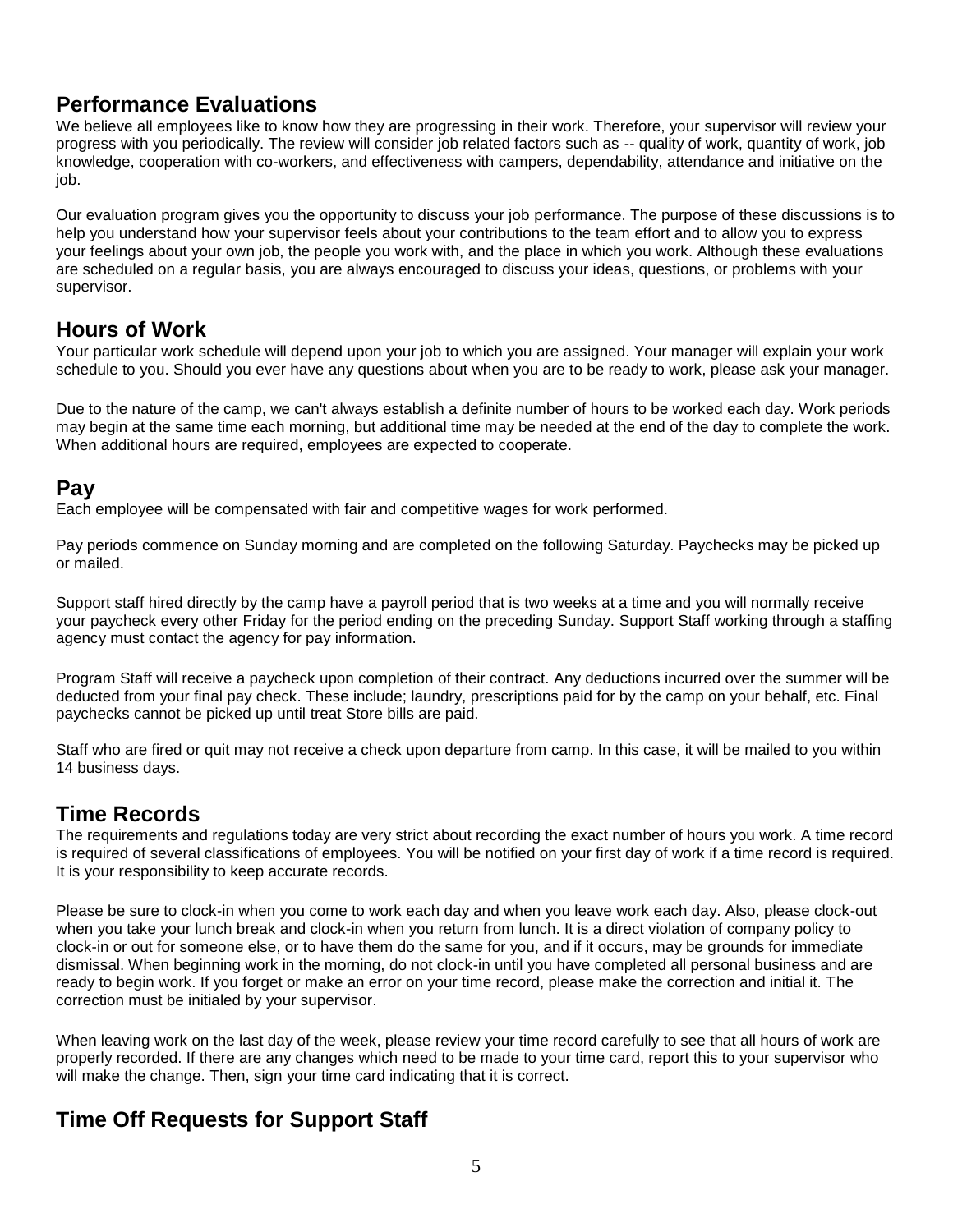Any request for specific days off need to be turned in to your supervisor before June 1<sup>st</sup> for the best chance of securing the time-off. After that time off will granted if the schedule allows. The sooner you make your requests the better.

# **Time Off Requests for Program Staff**

Any request for specific days off need to be turned in to the Staff Manager by June 1st. Shifts will be scheduled based on time off requests.

All Time off must be made up. Make –up time or days will be scheduled with the staff manager.

- If you are sick and are unable to perform your duties due to being sick you are required to make that time up unless you have a doctor's note or if the Health Officer has quarantined you and/or asked you rest in the infirmary.
- Time off for issues related to school will be given priority and reviewed for makeup time by the staff manager.
- Other situations where you are missing work due to an unforeseen circumstance will be up to the manager's discretion.
- If more than 3 days off are needed you may talk to Staff Manager and Staff director about not being paid for that time off instead of making the time up.

Hours and days that need to be made up will be made up on your night off or in between sessions, depending on when and where the program needs help. A plan should be discussed and decided on with the Staff Manager and Staff Director as soon as you return for duty. You will be held accountable for making up all time off.

# <span id="page-5-0"></span>**Days Off & Time Off for Program Staff**

At the end of the programming day, usually around 10:00pm, most staff will have on-site on- duty free time.

Black River has what is called a closed camp policy, meaning: Program staff may only leave camp at designated times as specified by the Time-off Schedule. This includes days off and official camp business. At all other times, staff must remain on camp property.

Exclusive of Orientation, you will receive two nights off per week. The specific number of days off and their timing is determined by the Staff Manager each summer. Days off are scheduled at the beginning of the summer or session. It is coordinated with your cabin and activities, since cabin groups and activity areas must always be sufficiently staffed. Any special day off requests (wedding, graduation, etc.) must be arranged during Orientation or prior to your arrival to camp.

Nights off begin at 5:30pm and end at midnight. Staff leaving camp during their day off must sign out and back in at the guard shed. You must sign out yourself (a friend cannot do it for you) and not prior to allowed time off. Staff leaving camp on their day off must provide their own transportation into town. Program staff must be signed in and back in the bunkhouse before midnight. You are back on duty at midnight which means you must be sober and ready to work.

One "24" is permitted each week depending on session length and position; "24's" begin and end at 10:00am.

Staff is welcome to stay at camp, eat meals, and participate in activities on their day off. If you do remain on site you must continue to follow all policies, as they are applicable even on your day off, including those pertaining to smoking, drugs, alcohol and curfew. Staff leaving early for or returning late from their day off are subject to the same consequences as stated below.

Disregard to the time-off policy will result in the following:

- 1. First Offence Loss of time from day off
- 2. Second Offence Loss of day off
- 3. Third Offence Grounds for dismissal

#### <span id="page-5-1"></span>**Curfew**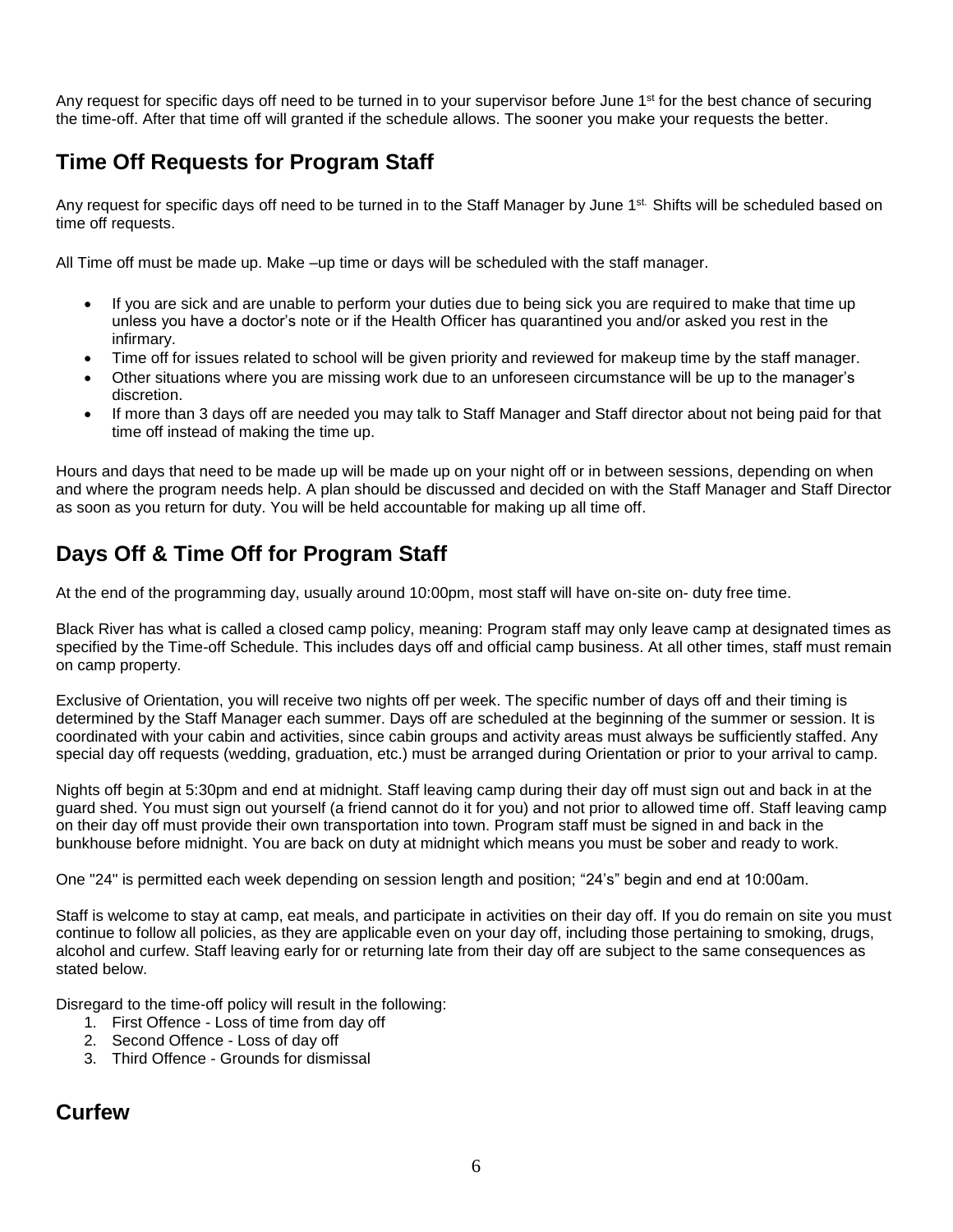There is a curfew for staff every night. Curfew is Midnight. This means that you must be in your cabin (not on the porch or in front of it) by that time. The imposed curfew is an important policy and breaking it will result in the following:

- 1. First Offence Extra on-duty time (10 Minutes for every minute late)
- 2. Second Offence Next time off spent at camp
- 3. Third Offence Grounds for dismissal

#### <span id="page-6-0"></span>**Timeliness**

In order for all of our jobs to work together satisfactorily, it is important to be present and on time every day. If, for any reason, you are unable to be present and/or on time, please call your manager at least 30 minutes prior to the start of your shift so that schedule adjustments can be made. You should talk to a manager -- leaving a message is not acceptable. You are required to call in daily for each day you are going to be absent.

If you are absent for three (3) or more days without proper notice, you will be presumed to have voluntarily quit.

If you have established a good record of reporting to work on time, you will not be penalized for an occasional tardiness due to a genuine emergency or factors beyond your control. Repeated tardiness and/or excessive absenteeism may result in disciplinary action up to and including dismissal.

# <span id="page-6-1"></span>**Appearance & Grooming**

Staff appearance is important and can convey a significant message and image to campers and parents. While we respect a person's individuality we expect all staff to set a positive example, as set out by the camp and its philosophy. We have therefore adopted the following policy: We reserve the right to require staff to cover tattoos, remove body piercings, and not wear clothing that is excessively unkempt or portrays alcohol or drug use, sex, profanity, etc., whenever on duty or in the presence of campers. The same applies to inappropriate jewelry, adornments and excessive makeup.

Employees are expected to maintain a standard of bodily cleanliness and dress that is acceptable to the executive management of the Black River Farm and Ranch. Personal care activities of employees shall take place when the employee is not scheduled for camp activities.

#### <span id="page-6-2"></span>**Program Staff Dress Code**

Daily Wear

- Your appearance is important. You are required to uphold a high level of cleanness and neatness. You are a teacher and role model please dress like one.
- Any clothing referencing items or activities that are inappropriate for 6 yr olds are not allowed. Example: Beer or cigarette logos, explicit language, drug references or sexually explicit.
- Hair must be a color that appears to be natural.
- Fingernails must be kept short and clean
- All body piercings (except earrings) are to be removed.
- All tattoos are to be covered with clothing while on camp property.
- Clothing must be clean, well fitted, and conservative.

#### Riding Ring

- Pants, Jeans, or Shorts
- T- shirt or tank top
- Riding or Barn footwear

#### Incoming Day

- Red gingham shirt, Denim or Khaki Pants, Jeans, Shorts, or Skirt.
- Tennis shoes, sandals, or riding boots.
- Shirts must be tucked in or waist length and hemmed.
- Jeans cannot be ripped or torn.
- Parents are interviewing you, dress accordingly.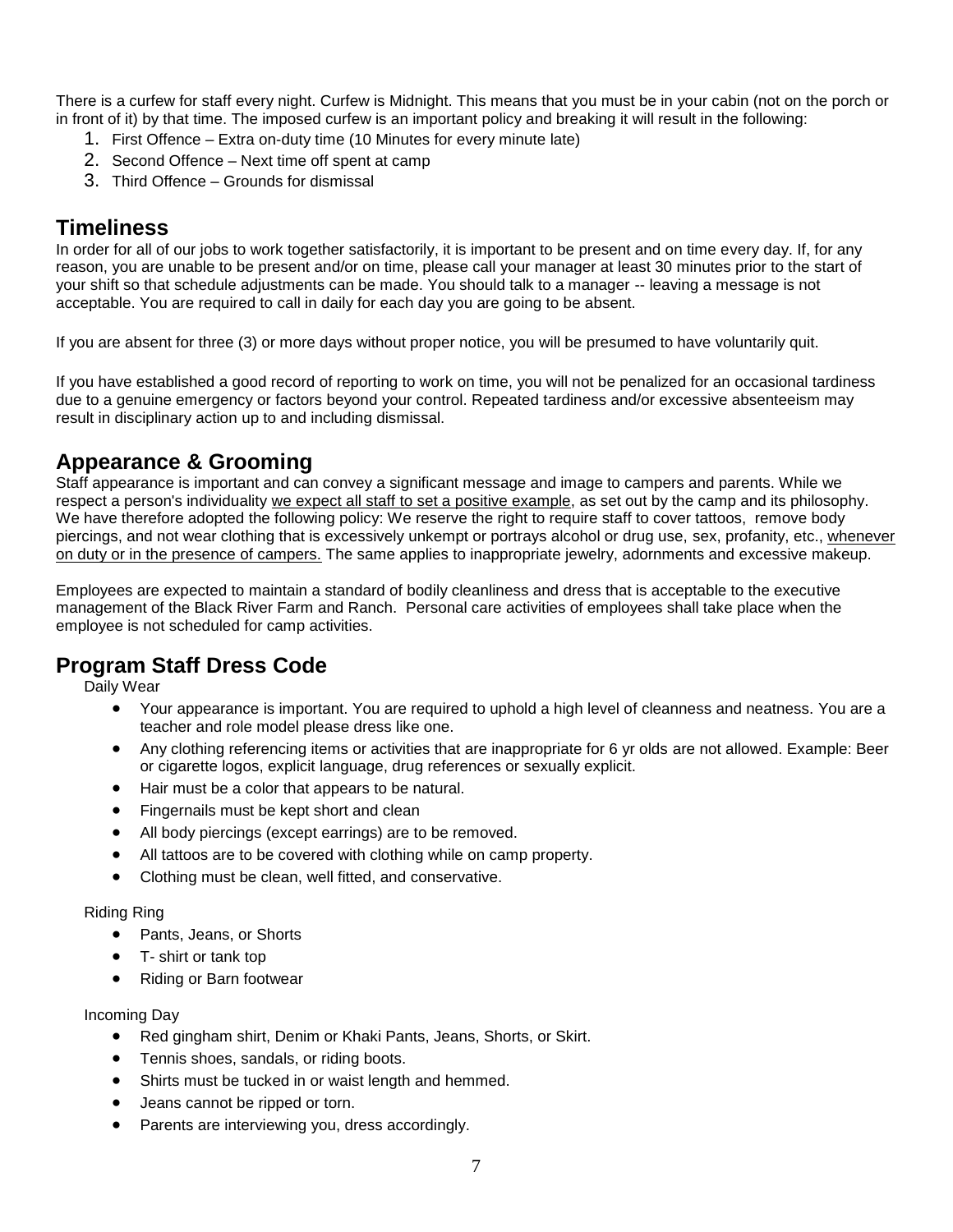Horseshow Day

- Western shirt, Khaki pants, or Jeans.
- Riding boots
- Shirts must be tucked in or waist length and hemmed.

#### <span id="page-7-0"></span>**Support Staff Dress Code**

Daily Wear

- Your appearance is important. You are required to uphold a high level or cleanness and neatness. Clothing is to be free of large rips and tears, and not falling off you. You are a role model for campers.
- Any clothing referencing items or activities that are inappropriate for 6 yr olds are not allowed. Example: Beer or cigarette logos, explicit language, drug references or sexually explicit.
- Hair must be a color that appears to be natural.
- Fingernails must be kept short and clean.
- Protective footwear is required in maintenance, landscaping, and kitchen positions.

#### <span id="page-7-1"></span>**Drug Free Workplace**

Use of Narcotics will not be tolerated at anytime, anyplace or for any reason and is cause for automatic and immediate dismissal.

It is a violation of Black River Farm and Ranch's policy for any employee to be on camp property, report to work, or work with the presence of drugs or alcohol in his or her body. In addition, the camp reserves the right to contact police if any staff member is found in possession of illicit drugs while on camp property or while on a camp-sponsored off-site excursion.

Black River Farm and Ranch may require applicants to submit to a blood or urine test at any point during employment. This includes testing following an accident or incident, reasonable suspicion testing, random drug testing, fitness for duty testing and follow up testing after an employee has been through a rehabilitation program.

The manufacturing, distribution, dispensation, or possession and/or use of alcohol, illegal drugs, or any controlled substance on Black River Farm and Ranch property, in company vehicles, while operating company equipment, or while on duty is absolutely prohibited and will be dealt with in accordance to procedures outlined in this policy. Further, use or possession of illegal drugs while off duty is prohibited.

It is a condition of continued employment for employees of Black River Farm and Ranch to comply with this Drug Free Workplace Policy program.

# <span id="page-7-2"></span>**Alcohol**

It is a violation of Black River Farm and Ranch's policy for any employee to be on camp property, report to work, or work with the presence of alcohol in his or her body.

It is strictly forbidden for staff to consume or possess any alcohol anywhere on camp property including personal vehicles on camp. Any staff that breaks this rule will be subject to immediate dismissal. If any staff member observes a camper in possession of alcohol or drugs, they must report it immediately to a Manager or their designee.

# <span id="page-7-3"></span>**Tobacco**

The Black River Farm and Ranch is a "No-Smoking" Ranch. Your cooperation is required.

Smoking is both a fire and a health hazard. Therefore, smoking is not permitted at any time on camp property. Furthermore, staff may not have cigarettes in their possession or exposed to the view of campers on camp property.

If any staff member observes a camper smoking, they must report it immediately to a Manager or their designee.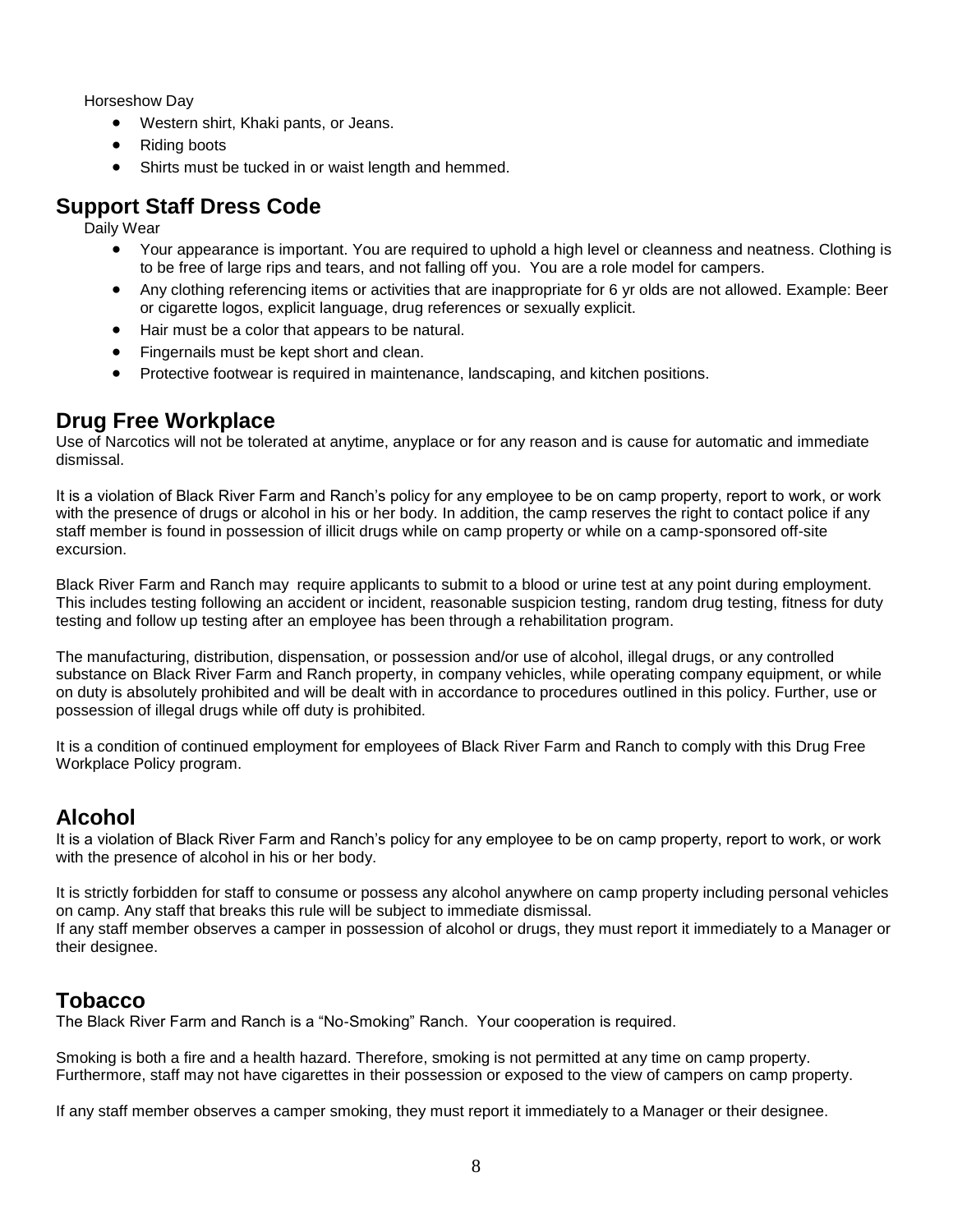# <span id="page-8-0"></span>**Unacceptable Behavior**

Employees will be required to comply strictly with applicable laws and to practice the highest standards of ethical and moral conduct.

Employees may be dismissed automatically for violating any of the following:

- 1. Smoking on camp property
- 2. Use or possession of alcohol or illegal drugs on camp grounds. It is a violation of Black River Farm and Ranch's policy for any employee to be on camp property, report to work, or work with the presence of drugs or alcohol in his or her body.
- 3. Abusive language will not be tolerated
- 4. Weapons are not permitted on camp property
- 5. Harassment or mistreatment of others will not be tolerated.

# <span id="page-8-1"></span>**Dismissal**

For the sake of the employee, as well as the Black River Farm and Ranch, no employee should be retained beyond an appropriate period if his performance is not satisfactory.

#### <span id="page-8-2"></span>**Lines of reporting**

Each employee must report to their manger. Do not bypass your manger for higher management unless it is a matter regarding harassment or abuse. If you have brought an issue to your manger and are not satisfied with the response then you may contact the next highest level of management and so on.

# <span id="page-8-3"></span>**Discipline**

Employees are expected to know the camp rules, to understand reasoning behind the rules, then be willing to obey and to be ready to enforce the rules. Disciplinary action will be invoked for various reasons, some of which are: tardiness to job assignments and/or returning to camp after time-off; for having food or beverages in cabins; for failure to pay for items taken from the general store and/or crafts; etc.

#### <span id="page-8-4"></span>**Visitors at Camp**

Our camp sessions are structured in such a way that there are always campers on site. As well, with over 50 staff and 134 campers, routines and policies must be followed for the camp program to function efficiently. In this regard, outside visitors are not permitted on camp property (past the office), including on your day off. Visitors at camp disrupt the daily routine and distract staff from performing their duties.

Friends and family that show up unannounced will not be permitted into camp.

Vehicles are not allowed into camp, except at the main gate or staff parking lot. Therefore, if you have arranged for day off transportation, be sure to tell them where to meet you.

# <span id="page-8-5"></span>**Camp Owned Vehicles**

Black River Farm and Ranch owns a number of vehicles that Senior Staff and Support Staff may have an occasion to use for camp business.

- 1. Camp owned vehicles are off limits to staff unless specific permission is granted. You must have a valid driver license to drive a camp vehicle (staff driver's license numbers must be on file). Junior staff (16&17 years old) may not drive camp vehicles at any time.
- 2. If given the use of a camp vehicle to go into town, take a camper to an out of camp appointment, etc., you are expected to drive and maintain it as you would your own. This includes the following; notifying maintenance of any problems, filling it up with gas (camp will provide a gas money); driving safely; returning it to the office when finished using it. All vehicles have current ownership and insurance documents in them that are not to be removed. If a staff notices their absence it should be reported immediately to the office.
- 3. No camp vehicles will be allowed to be used for programming. Staff is expected to carry equipment to their designated areas or request the transportation of heavy equipment.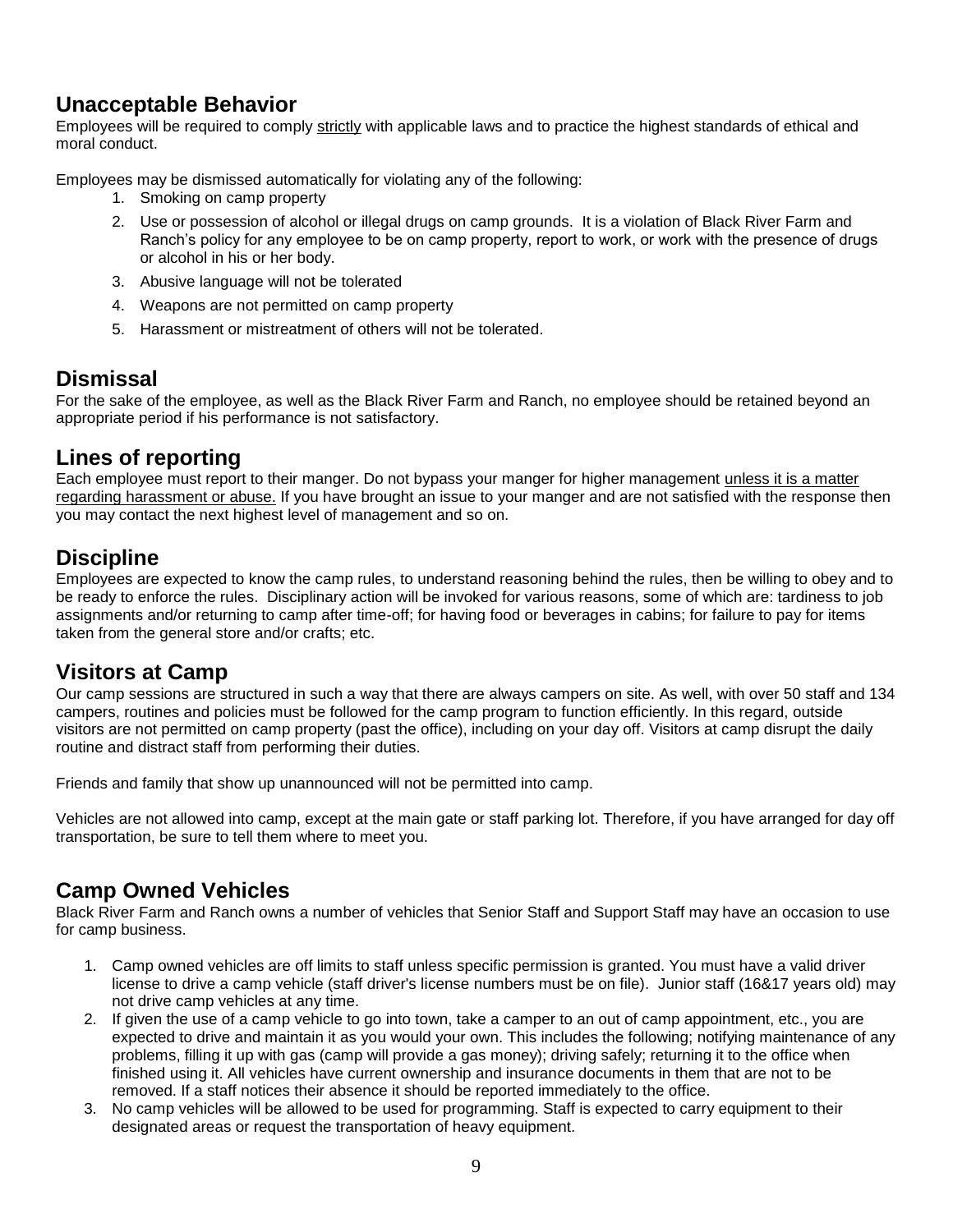4. Camp cars are always to be returned to the staff parking lot when finished. Other staff may have requisitioned their use and they may need to receive maintenance, etc.

#### <span id="page-9-0"></span>**Personal Vehicles**

Program Staff want to bring their cars to camp. This is a perfectly understandable and acceptable request. However, we want to protect the camp and you the car owner, from any abuse of this privilege.

Not abiding by the following rules could result in a loss of vehicle privileges for keeping a personal vehicle at camp or from being able to use camp vehicles.

Please read the following rules carefully.

- 1. Your car can never proceed past the designated staff parking lot except for the following;
	- a. arrival and departure days
	- b. official camp business or with specific permission, as directed by the Camp Managers
- 2. The car is never to be used to store beer, wine, liquor or drugs while anywhere on camp property. If broken, this policy may also result in termination of employment.
- 3. The car is to remain locked at all times.
- 4. The car is not to be used to drive out of camp at any time, day or night, without prior permission from the Directors. The exceptions being your time off.
- 5. You must bring a photocopy of your driver's license, tag number, and insurance to camp office for our records.
- 6. We strongly recommend that you do not loan your car to fellow staff members. This way embarrassment and conflicts can be avoided about such things as gas, unintentional accidents, repairs, etc.
- 7. Black River Farm and Ranch does not assume responsibility for staff members while operating their personal vehicles.
- 8. Any staff member under 18 years of age may not drive camp owned vehicles at any time.

## **Code of Conduct for Employees' Community and Online Presence:**

As a Black River Farm and Ranch employee, it is every staff member's responsibility to deliver on our mission. This includes all dealings with the community; inside and outside the workplace, both on and off duty. It is the responsibility of all employees to avoid any inappropriate speech or behavior in the presence of our community members at all times. This extends on everything from your voicemail at work to any online profile (e.g. Facebook, Instagram, Snapchat, Twitter, YouTube, etc).

#### **Online Presence:**

Black River Farm and Ranch recognizes the value of a healthy social media presence, but this must be balanced this with an approach that preserves the ethics and mission of the program. Staff must understand the issues around the use of electronic devices and social media abuse including, harm to a staff member's reputation and personal exposure to legal claims. Staff must exercise good judgment in these virtual interactions, and be committed to healthy and relevant content gathering, dissemination, and commentary, consistent with the camp's mission.

Staff persons may share appropriate images, content or commentary on camp-sponsored or other social media sites, both inside and outside the camp season if they are appropriate and consistent with the camp's mission. Inappropriate images, content or commentary includes but is not limited to fraudulent, abusive, profane, harassing or obscene messages or derogatory or inflammatory remarks about an individual's or group's race, religion, national origin, physical attributes or sexual orientation. This content will put you at risk for everything up to and including termination. Any images or video taken on a camp property or with a camp-owned device is official camp property and is subject to these policies. Any image or likeness to persons wearing clothing or items containing the camp name must be consistent with the camp's mission.

Images, video or data of any kind may NOT be taken in camp bathrooms, showers, other private areas such as, when people are changing in the cabins. Gathering data is limited to public areas within the camp, and strictly prohibits it elsewhere. There is zero tolerance for such use. Appropriate image content includes people who are aware their picture, video, and/or audio is being captured and may be shared. Inappropriate content is any images, video or data of any kind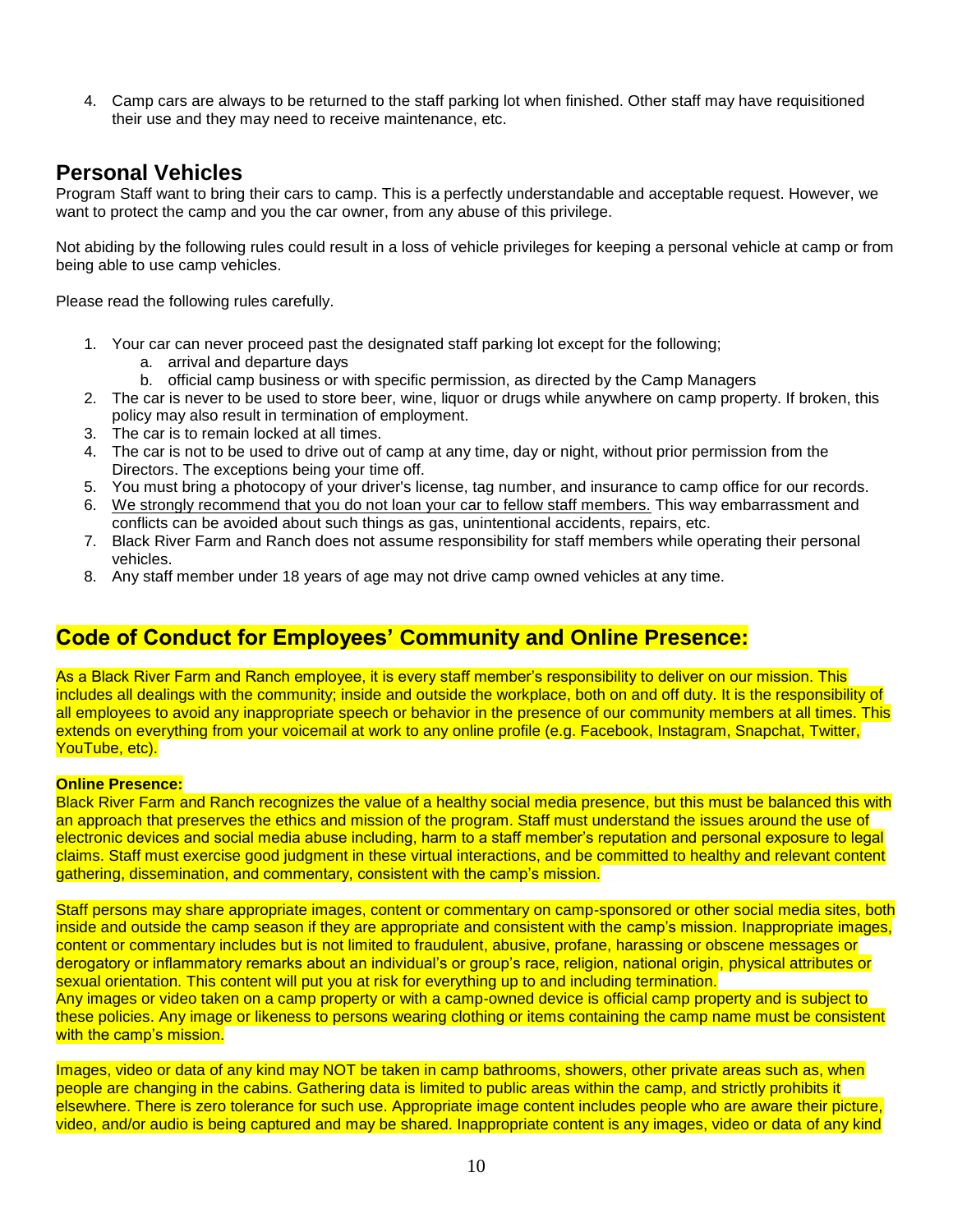that was captured without consent. This content may not be shared with anyone on any platform and is a breech of policy to have on a device.

Staff members may not post images of campers at camp during the camp season on social social or any other platform without consent from a manger. Black River Farm and Ranch advises all staff of the risk of criminal or civil exposure, harm to campers / camp families, and damage to your and/or camp's reputation for inappropriate use of social media sites.

Whenever possible, Black River Farm and Ranch recommends making your online accounts or profiles "private" to limit liability for yourself. Black River Farm and Ranch recommends that no employee initiates contact with program participants. If a participant is under the age of 18 and is not a staff member, Black River Farm and Ranch prohibits employees from "friending", "following", "liking" or having a private association with them during the camp season. The only exception can be made with the participant's parental/guardian consent. Supervisors reserve the right to question employees about their online relations with program participants. Online relationships put you at risk for everything up to and including termination.

The Black River Farm and Ranch does not intend to interfere with any employee's private life, but publicly observable communications, actions or words are not private. All Black River Farm and Ranch staff must use good judgment and discretion. If you want your use of technology to be private, do not allow it to be seen in the electronic public forum. If you or your words are public, make sure they are not contradicting with your role at the Black River Farm and Ranch and they are reflective of the mission and values of our association.

Consequences for breech of this policy could include confiscation of devices, employee termination, and an agreement of indemnity by the staff member for harm to the camp resulting from a staff member's violation of these policies.

#### <span id="page-10-0"></span>**Accidents**

When an accident occurs on camp property, whether to customers, visitors, or employees, the matter should be referred immediately to your manager, regardless of how insignificant the accident may appear. An Accident or Near Miss Report may need to be completed.

This procedure is necessary in order to provide immediate medical aid to an injured person and to facilitate a full and prompt report to the insurance company. When the accident involves customers, employees, or visitors, you should not make any statements to persons outside the company as to your opinion of the cause of the accident or who is at fault.

# <span id="page-10-1"></span>**On-Duty Time**

All camp staff has generalized responsibilities pertaining to their job. However, the camp environment is one in which a complete job description of all your possible daily duties would take pages and pages to detail. Therefore the following is only an overview of specific jobs and general guidelines of conduct pertaining to all staff. If you are unclear about your job expectations, ask a Manager or their designee for clarification.

#### <span id="page-10-2"></span>**Support Staff:**

Support staff is responsible for all of the "behind the scenes" areas; kitchen, maintenance, grounds keeping, office and infirmary. Your work schedule is more structured than that of our program staff. Specific work hours and break time will be outlined by your supervisor.

#### <span id="page-10-3"></span>**Program Staff:**

All Program Staff are assigned to a specific cabin group each session at camp. Although counselors are the primary caregivers, all staff members assigned to a cabin share the responsibility of maintaining the daily routine within the group. Shared duties include wake-up, meals, clean up, mentoring, evening programs and bedtime.

In addition to cabin duties you will have activity duties. Activity duties include a riding group, afternoon activity, and a night program. We will provide you with a program outline and expectations, you and your Junior Staff are responsible for the creation and implementation of your program, which should focus on skill development within a safe, fun and age appropriate environment. It is your responsibility to ensure that your program is adaptable for any skill level and broad enough so that returning campers continue to be challenged and exposed to new ideas, while first year campers receive a good overview. You are in charge of ensuring your area always has enough supplies. It usually takes 1 week to fill orders so it is important you take inventory daily and get requests in early.

Staff Members are responsible for accompanying their cabin or riding group to each activity. You must ensure that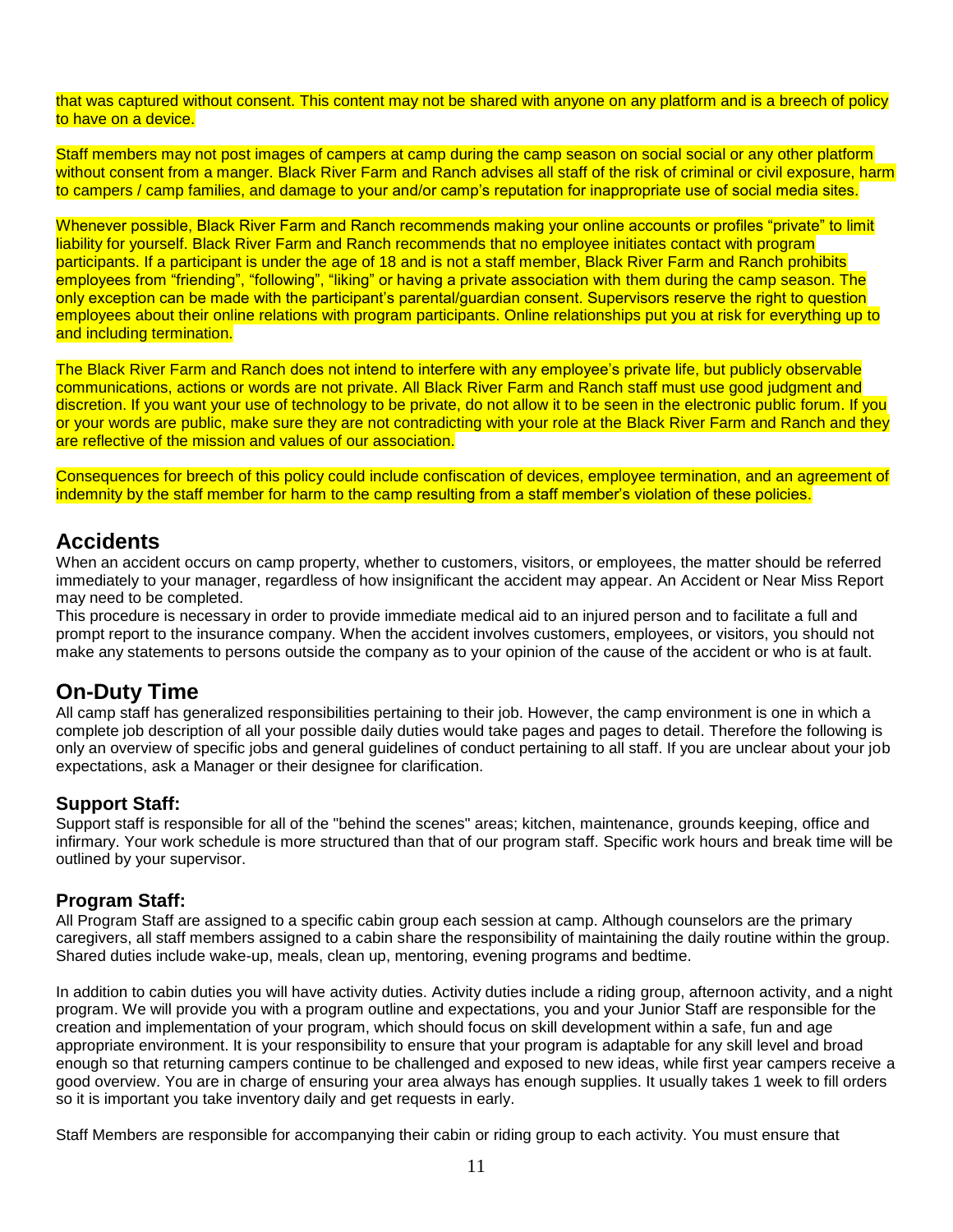campers know what activities they have, that they are properly prepared (dressed appropriately, proper equipment, etc.) and that they are punctual. During the activity you must take a participatory role with your campers. Whether assisting the instructor with teaching or the campers with learning you must actively get involved to the best of your ability.

At the end of the programming day, usually around 10:00pm, most staff will have on-site on-duty free time.

#### **All Staff must know the whereabouts of their campers at all times. Program Staff Additional Information & Policies**

#### <span id="page-11-0"></span>**General Guidelines**

In addition to adhering to all of the policies as set out by the camp and to the duties specific to your particular position, all staff are required to observe the following;

- Be on time for all activities and duties
- Be present at every meal, unless you are off duty
- Wake up and be at the flagpole on time and ensure your campers are too
- Refrain from using profanity around campers
- Act as a positive role model at all times around campers. Inappropriate Topics of discussion include the following; glorifying drinking, drugs, gambling or smoking; racist or tasteless comments or jokes; sex.
- Preparing for a day or night off is to be done on your free time, not during camper bedtime, programs or while on duty.
- Campers and other staff are to be treated with respect and courtesy at all times. An action that makes anyone feel uncomfortable, demeaned, embarrassed or humiliated, such as pranks, teasing, ridiculing, roughhousing, playing favorites, etc. is to be avoided. If you question whether an action is appropriate or not, it isn't and don't do it.
- Be responsible for looking after the well being of campers physically, mentally, and socially. Areas to be monitored include: hygiene, health related matters (i.e. daily medications, sunburns and bug bites, illness or injury requiring Infirmary attention, etc.), group dynamics with peers and cabin mates, controlling loss of belongings, eating habits, behavior changes, etc. If you feel you can not adequately handle a situation, it is your responsibility to ask for help; another staff member, Senior Counselor, Director, Health Officer, Manager, etc.

These guidelines are set out to ensure campers (and staff too) receive the best care and camp experience. Staff members who do not abide by these guidelines face similar consequences as breaking other policies. While the camp respects our staff and camper's individual privacy, our primary concern is for the health, safety and welfare of the entire camp and its inhabitants. Therefore the camp reserves the right to inspect cabins for contraband items and will make occasional cabin checks to enforce our camp curfew and related policies.

We have detailed emergency procedures covering all possible situations at camp, i.e. fire, waterfront emergency, lost camper, bad weather, etc. The fire alarm or constant ringing of the dinner bell signals a camp wide emergency. Upon hearing this ringing, all campers and staff must go to the flagpole and line up in their cabin groups, waiting quietly for further instructions. A tornado warning will be the repeated sounding of an air horn or car horns honking. Upon hearing this warning head directly to the storm shelter location in the basement of the farm house or below the small animal barn, whichever is closest. A comprehensive overview and practice drills will occur during orientation.

Our cabins are equipped with smoke detectors and all buildings in camp have accessible fire extinguishers. These devices are not to be played with by campers or staff. If you notice a broken smoke detector or discharged fire extinguisher notify the office or maintenance staff immediately and bring the fire extinguisher to the office. Horseplay involving fire is not permitted.

To avoid potentially dangerous situations, certain items are deemed hazardous and their use and/or possession at camp are regulated. Campers may not have in their possession matches, lighters or aerosol cans (Hairspray is permitted in aerosol cans). It is permitted for staff to possess these items, but they must use caution with their handling and store out of reach from campers. There are some unsafe items that serve no purpose at camp whatsoever and therefore are banned for all staff and campers. These include fire risk items such as incense, mosquito coils, citronella torches or candles and dangerous items such as knives, sling shots, pellet guns, fire crackers or anything resembling a weapon. Anyone found keeping any of these items shall have the object confiscated (and not returned) and may be subject to disciplinary consequences. It is the responsibility of all staff to take action and advise a manager if they find any of these items. Our primary focus at camp is to provide a safe, secure and comfortable experience for all campers and staff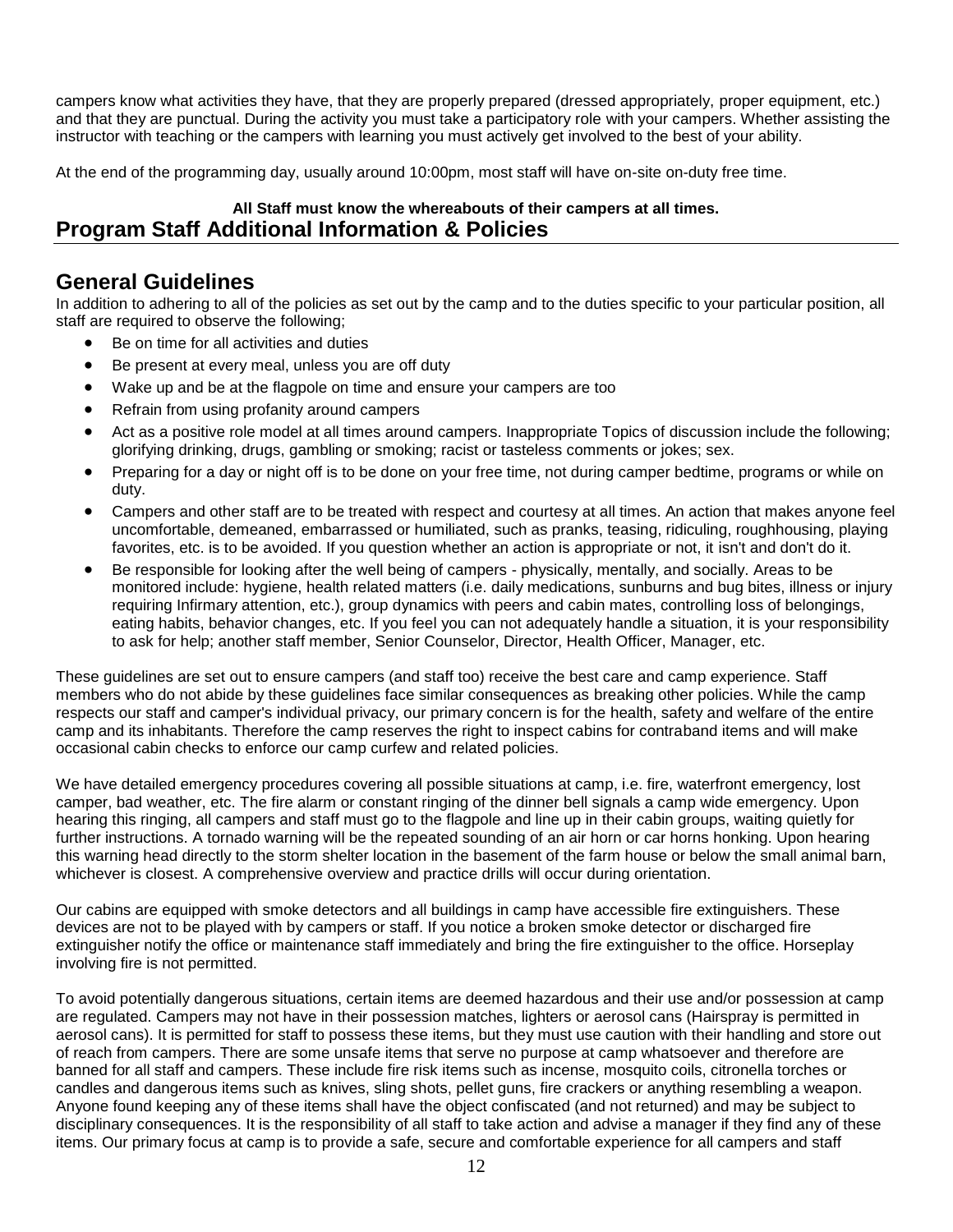members. It is your responsibility to ensure that you take care of yourself and look after the welfare of all campers.

Physical, mental, verbal, sexual or emotional abuse of campers or other Staff is strictly forbidden. In addition to violating one's human rights and breaking the law, it contradicts the caring and trusting environment of summer camp and may result in dismissal. As well, willful neglect (i.e. not meeting emotional, health and safety needs) of campers is unacceptable and will not be tolerated.

The camp has a fully equipped Infirmary on site, which is staffed by a Health Officer.

Staff must be perceptive of their camper's well being, take all complaints seriously and ensure that illnesses, infections, injuries or any medical conditions affecting a camper are dealt with immediately. Staff can take their camper to the Infirmary for routine problems or anytime in the event of an emergency. As well, if your camper takes daily medication, you must make sure they visit the Infirmary during medication times- after meals.

It is your responsibility to take care of yourself and maintain a high personal energy level throughout the summer. You and your campers can accomplish this by doing the following;

- Obtain enough sleep on a regular basis
- Eat a well balanced diet and drink plenty of liquids
- Daily check for you and your campers sunscreen and hats on, properly clothed for the day (for rain, warmth, etc.), proper daily hygiene (clean, brush teeth and hair), health and well being. Find healthy ways of dealing with stress - talk it out, work out
- Maximize days off or "down time" to relax and rejuvenate yourself- read, nap, exercise whatever helps you and your campers re-energize!

If you do not feel well, please go to the Infirmary for treatment; it is there for your benefit too. Everyone occasionally can feel a little under the weather, but sleeping in, skipping activities and not going to work is unacceptable unless "prescribed" by a Health Officer and Manager. If you feel too ill to work, you must go to the Infirmary for care. While we have the utmost concern for your well being, prolonged illness and absence from work could result in the loss of days off or termination of your employment.

ALL STAFF must bring to camp a completed health form. This form is located in the Forms section of the staff manual (PDF version).

There is no other area at camp that is under pressure to perform with such consistent excellence and punctuality as our Kitchen and Dining Hall. Our staff in this area is responsible for the preparation, serving and cleanup of up to 180 hot meals, three times a day. All staff and campers are responsible for adhering to set guidelines and routines, that when followed ensure our Kitchen and Dining Hall can perform most efficiently.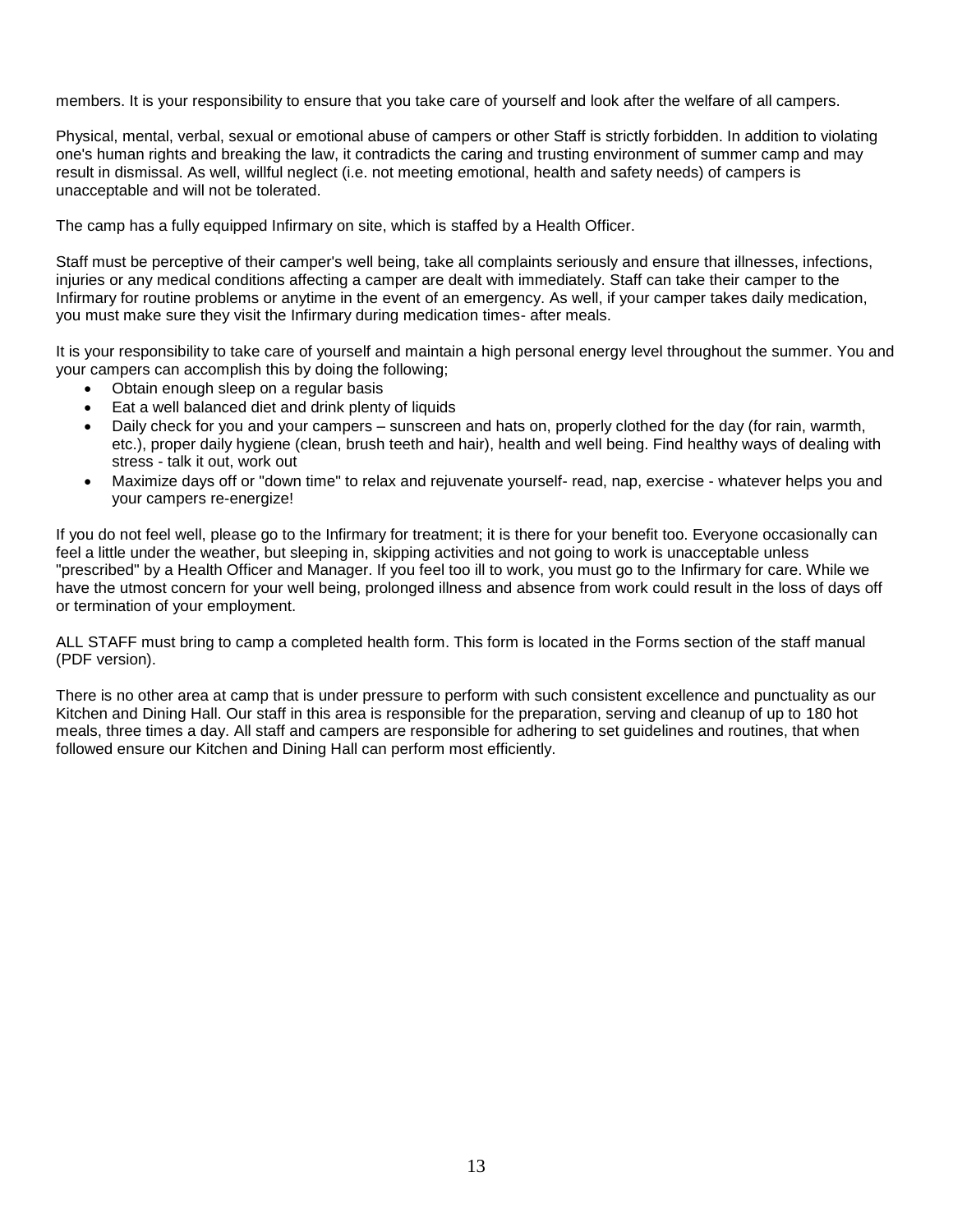# <span id="page-13-1"></span><span id="page-13-0"></span>**General Camp Rules**

- Wear shoes
- No gum chewing on camp property
- No Screaming

#### <span id="page-13-2"></span>**Kitchen and Dining Hall Rules**

- 1. Kitchen, bakery, fridges, freezers and storage areas are off limits to staff, except those specifically working there.
- 2. Support staff will eat their meals thirty minutes before the rest of the camp in a designated dining area. Those staff in the kitchen must be finished dining twenty minutes before the first bell to prepare for serving the meal.
- 3. No food may be taken from the kitchen and/or pantry unless properly requisitioned first.
- 4. During the meal only staff on kitchen duty may be behind the counter.
- 5. Dining Hall and Kitchen supplies may not be removed from the Dining Hall (i.e. taken to cabins or activity areas, etc.) or used for programming unless requested and received permission twenty four hours in advance. This includes the removal of the following: cups, plates, bowls, cutlery, serving trays, juice jugs, etc.
- 6. All campers and staff are expected to display appropriate conduct while in the Dining Hall and during mealtime. This is out of respect for those who are responsible for meals, as well as others who are eating. This includes the following; being polite when asking for something, not wasting food, keeping the noise level down, remaining in the Dining Hall until the meal is finished, being quiet during announcements, returning food and dishes to their appropriate places and helping your table to clean up.
- 7. Food fights and eating and drinking contests are not allowed at any time. They are unnecessary wastes of food, can cause the participants to become sick and are disrespectful to those staff that prepared the food.
- 8. Please no running in the dining hall.
- 9. Staff is responsible for supervision of clean up. This includes making sure empty containers and garbage is thrown out, tables and benches have been wiped, etc. Dishes and garbage are not to be left for Kitchen staff to clean up. Camper cabins, including their staff, will be asked to remain after meals to assist with dining hall clean up if they fail to clean up after themselves.

# <span id="page-13-3"></span>**Dining Hall Routine**

- 1. There is one ringing of the bell to signify mealtime. When the bell is rung cabin groups and their staff may enter the Dining Hall in cabin order as it is at that moment.
- 2. Enter Dining Hall in a single file line and proceed to the buffet line.
- 3. Pick up everything you will need for the meal (trays, cutlery, food items, etc.). Proceed to your table.
- 4. We do not start until everyone from the cabin group is present.
- 5. Seconds will be called as soon as everyone has received their first helping. The first cabin in the cabin order for that meal will be called and the rest will follow.
- 6. If you wish to have seconds proceed to the buffet counter in a single file line. If your table needs more juice, bring your empty container to the front and as a kitchen staff member for a refill. Campers and staff may have as many helpings as they wish, but food should never be wasted. Take small portions until you have had enough.
- 7. Remain sitting at your table until the announcements are over (there are announcements after every meal) and your table is dismissed.
- 8. Clearing will occur in the same cabin order as you entered the dining hall. Take all dirty plates, bowls, cutlery, and cups to the clearing station. This is easiest accomplished if everyone moves in a single file line; and hands over their tray one at a time. Bins on the counter are marked for cutlery and cups; please place each item in its correct bin.
- 9. At the end of the meal, food and drink containers, condiments and clean dishes should be returned to the front counter. Ensure you return everything to its proper area.
- 10. Wipe down your table with a cloth from the clearing station.

# <span id="page-13-4"></span>**Meals/Special Dietary Requests**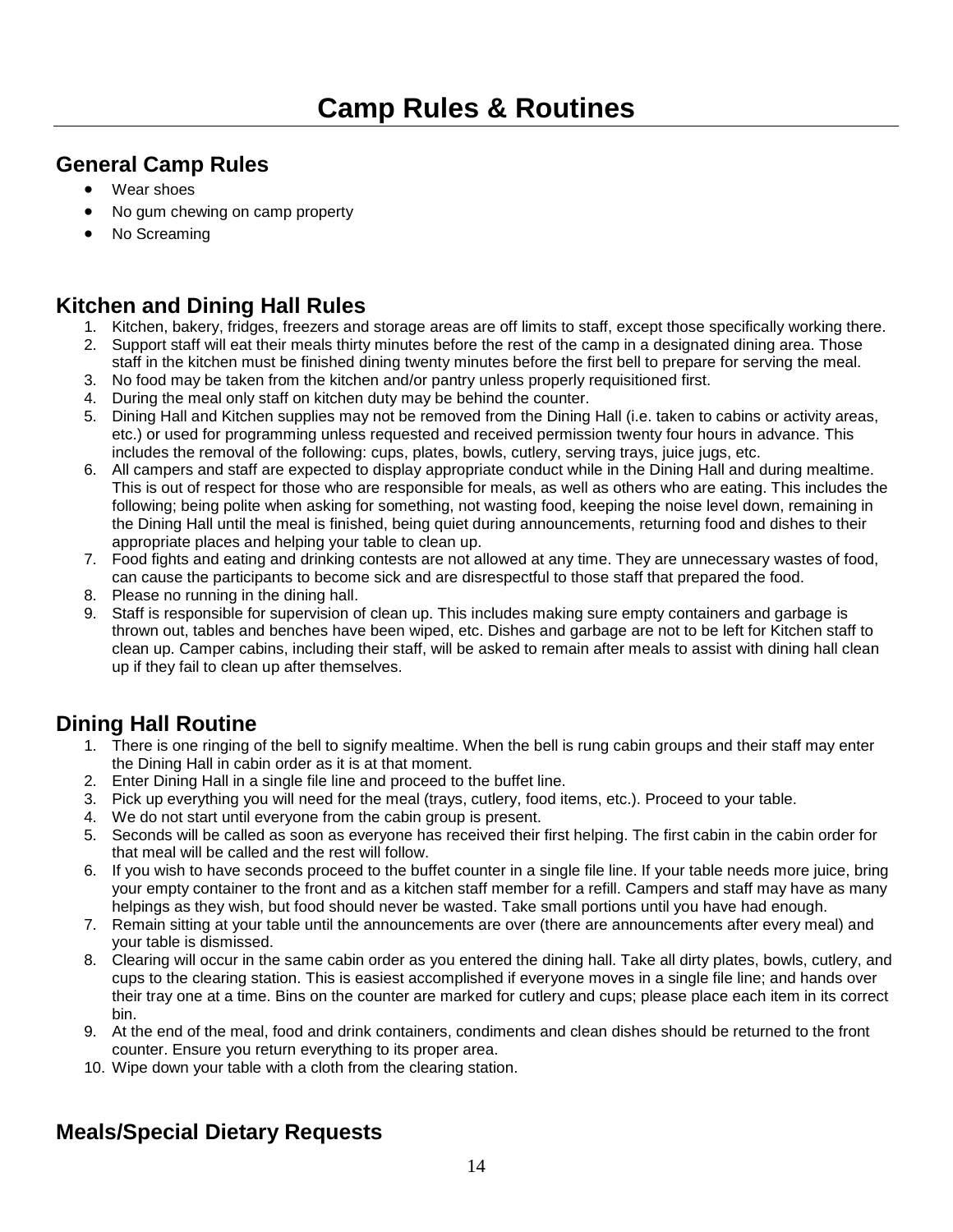As part of your employment as program staff at camp you receive room and board. This includes three meals a day and a place to sleep. You can review our menu prior to camp. If you are a picky eater or have dietary restrictions please have a plan for how you will manage that at camp because you will be expected to eat balanced meals and set a good example for campers.

Dietary Issues: Anyone with food allergies, dietary restrictions or medical conditions that affect their diet should contact the camp to discuss. In these cases, you may be required to provide alternate food, which the kitchen will hold for you (within reason) to supplement your diet. Any food brought to camp must be approved by the Kitchen Manager and placed in a bin labeled with your name for storage. This information should also be specifically listed in your Staff Health History Form and referenced in your physical by a physician also. The cooks do receive this information and work hard to accommodate everyone.

#### <span id="page-14-0"></span>**Accommodation**

All program staff is required to live on site during their employment and are provided living accommodation under their contract. Staff will be assigned to a cabin each session. Our cabins are rustic but comfortable; cabins have ceiling fans, carpeting, indoor sinks, showers, toilets, electricity, and bunk beds. You must bring your own bedding and personal items; a list is included in this manual.

# <span id="page-14-1"></span>**Medical Care**

The BR Infirmary or Health Center is staffed around the clock by Certified Health Officers and can assist you if you need first aid or provide you with stocked medication per the standing orders. Camp doctors are located one mile from camp. We use Port Huron's Hospital when possible and if necessary Sandusky Hospital. Staff are expected to seek medical attention during time off when necessary for the common cold or non-emergent issues.

#### **Medication**

All medication (prescriptions, inhalers, allergy serums, OTC medicine, etc.) must be in its original bottle or package - our infirmary staff cannot dispense it otherwise.

All medication must be stored with your belongings in a safe place not accessible to others. Campers must not be able to gain access to your medications.

Staff is not permitted to dispense **ANY** type of medication or first aid supplies not included in your first aid kit to any other staff member or camper.

#### **Health Forms**

The staff Health History Form must be fully completed every year (this is in compliance with State of Michigan and ACA regulations). A physical must be on file and completed within the last 24 months. Don't forget to indicate your health insurance information (all numbers on the card are relevant). Please attach a copy of your health insurance card to the health form. Staff without completed health forms will not be permitted to work until the form is received.

#### **Health Insurance**

Black River Farm and Ranch requires that staff have health insurance. Please attach a copy of insurance card to health form.

#### <span id="page-14-2"></span>**Laundry**

If you are a staff member who will not be going home on your time off, you are welcome to use the washing machine and dryer in the basement of the white farm house. We will happily show you where it is and how to use it.

#### <span id="page-14-3"></span>**Mail**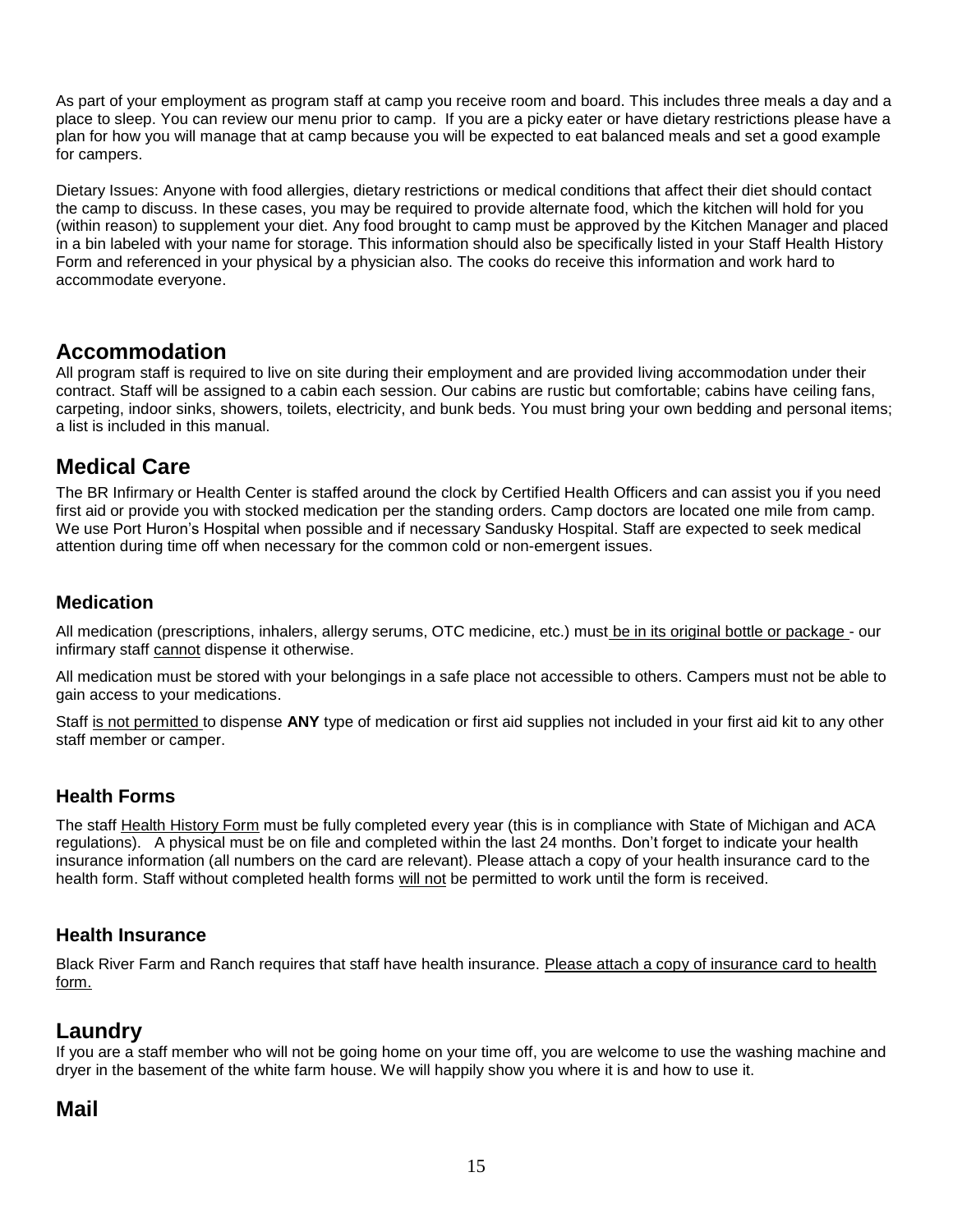Mail is picked up and sent out every business day. Please give our address to your family and friends so they can correspond with you over the summer!

# <span id="page-15-0"></span>**Departure from Camp at the End of Camp (Your Contracted End Date)**

Staff are responsible for a thorough clean up prior to departure and are required to work until all duties are completed on their contracted end date. Any staff leaving their cabin and/or activity area in unsatisfactory condition upon departure will incur a cleaning charge determined at the Director's discretion. In such event, the staff member's check will be withheld until such charges are paid.

#### <span id="page-15-1"></span>**Emergency Communications from Home**

In the event of an emergency or camp inquiry, family may call our camp office at (810) 679-2505 and leave a message for you. Any emergency calls will be personally relayed as quickly as possible to you.

# <span id="page-15-2"></span>**Cell Phones**

Cell phones must be kept in silent mode in your cabin while on camp. Responsible phone use during your free time is permitted. Specific policies concerning cell phones impact at camp will be discussed during orientation. Campers may not bring cell phones to camp or use yours for any reason. Staff that disobey policies concerning cell phone possession, shall have the phone confiscated and/or be asked to remove it from camp property. If your cell phone is out it needs to be turned off.

#### <span id="page-15-3"></span>**Office Procedures**

The camp office is for business use only. Staff is permitted the office during staff office hours. These will be listed on the office door. If you need office equipment such as the computer, copier, or fax for program use please try and do so during staff office hours. If you are in the office please try to keep the noise down as the office may be receiving business calls.

#### <span id="page-15-4"></span>**Personal Property**

The camp shall not be responsible for any lost, theft or damage to personal property howsoever caused. Please refrain from bringing valuables with you to camp. You will be working in all kinds of weather conditions and clothing or jewelry may get damaged. As well, cabin doors do not have locks on them. The camp offers a service that allows staff to place valuables (travel tickets, passports, etc.) in our safe. We recommend you do not keep large amounts of cash in your cabin.

Expensive clothing, cameras and musical instruments are brought to camp at your own risk. We suggest that you arrange insurance coverage on a "Floater Policy" on any costly items. The camp, though taking all reasonable precautions, cannot be held responsible for loss, damage or theft of any camper's belongings in transit or while at camp.

# <span id="page-15-5"></span>**Programming Purchases/Rentals**

The camp storerooms and activity areas have an abundance of programming possibilities. Each year we anticipate supply needs and try to purchase most supplies before camp begins.

When planning electives, evening programs, or special programs, staff are encouraged to utilize supplies the camp has on hand. Any requests for items to be purchased or rented in town must be reasonable and necessary for the completion of the activity (not the enhancement of it). Staff is asked to remain flexible if extravagant or unnecessary items are not approved for purchase. All purchases and rentals approved must be returned to the office, by the staff that requested them, after they are used. Any costs incurred by the camp by failing to do so, shall be charged back to the responsible staff.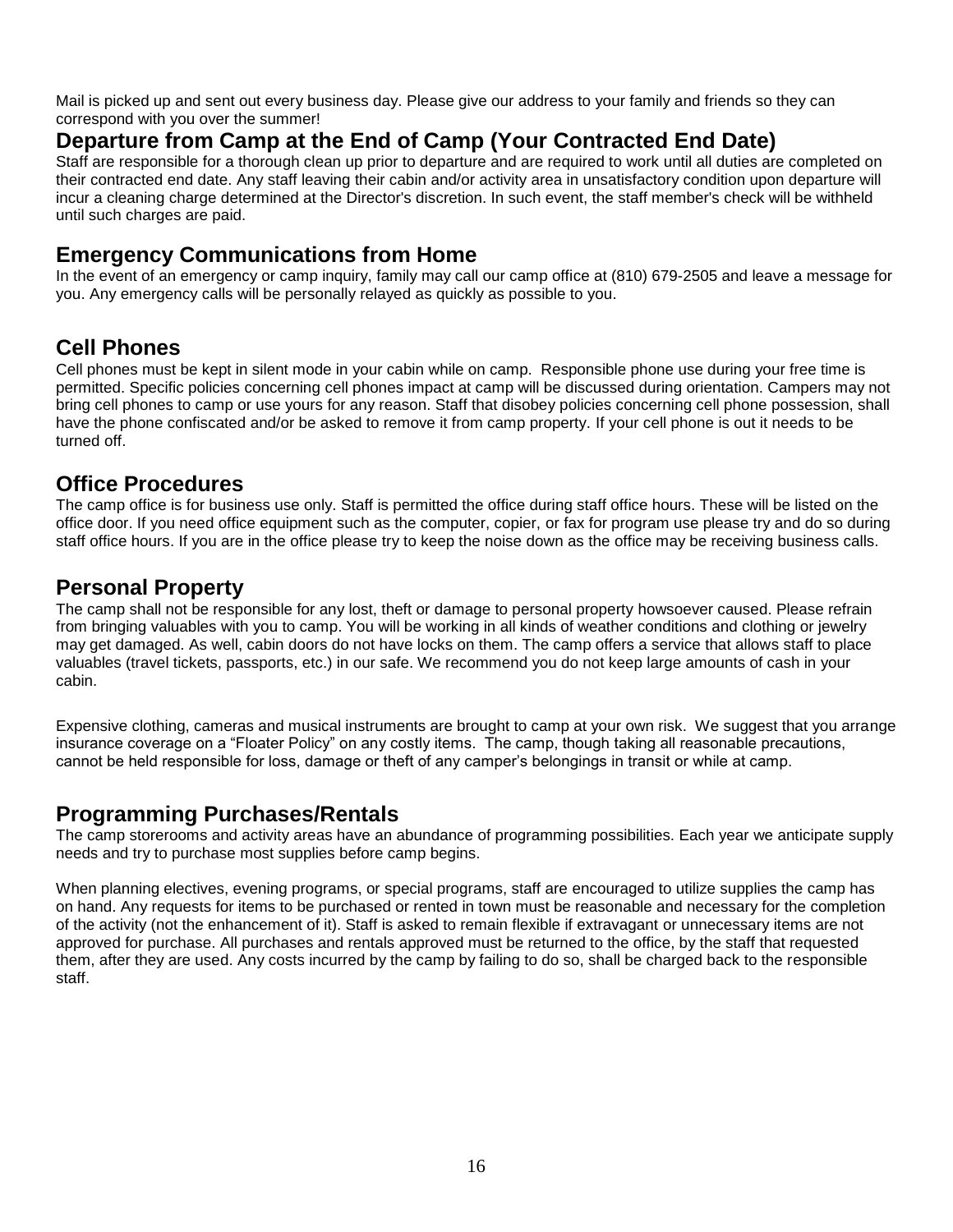# <span id="page-16-0"></span>**Typical Day**

| <b>TIME</b>        | <b>WHAT'S HAPPENING</b>    |
|--------------------|----------------------------|
| 7:30am             | Wake Up                    |
| 8:00am             | Flagpole                   |
| 8:05am             | <b>First Breakfast</b>     |
| 8:30am             | <b>Second Breakfast</b>    |
| 9:00am to 10:20am  | <b>First Riding Group</b>  |
| 10:30am to 11:50am | <b>Second Riding Group</b> |
| 12:00pm to 1:00pm  | Lunch                      |
| 1:00pm to 1:45pm   | <b>Rest Hour</b>           |
| 1:45pm to 4:30pm   | <b>Afternoon Activity</b>  |
| 4:30pm to 5:15pm   | <b>Cabin Time</b>          |
| 5:25pm             | Flagpole                   |
| 5:30pm to 6:15pm   | Dinner                     |
| 6:15pm to 7:00pm   | <b>Free Play</b>           |
| 7:00pm to 7:45pm   | <b>Evening Program</b>     |
| 7:45pm to 8:45pm   | <b>Treat store</b>         |
| 9:00pm to 9:45pm   | Bedtime (age specific)     |
| 12:00am            | Curfew                     |

# <span id="page-16-1"></span>**Activity Areas**

Qualified, skilled staff lead all of our activity areas.

- Waterfront staff are Lifeguard certified and most have years of experience.
- Riding instructors are CHA certified
- Assistant Riding instructors have completed training

Campers will have equal opportunity to participate at every activity. All campers must participate in some way at activities, even those they think they don't like or are unfamiliar with. Encouragement, support and enthusiasm from staff members are important in encouraging campers to participate.

# <span id="page-16-2"></span>**Riding Program**

The purpose of the riding program the BR is to teach girls to ride, care for, and appreciate horses in a stress free environment.

The riding program will begin at 8:00 each morning except Sundays and the last Sat. of each session. The morning is divided in 2 groups "Chiefs and Squaws". The first group will begin their mounted lessons at 9:00 AM and ride until 10:30 AM.

Then the groups will switch. The second group will begin at 10:30 AM and ride until 12:00 noon. The groups will alternate each day.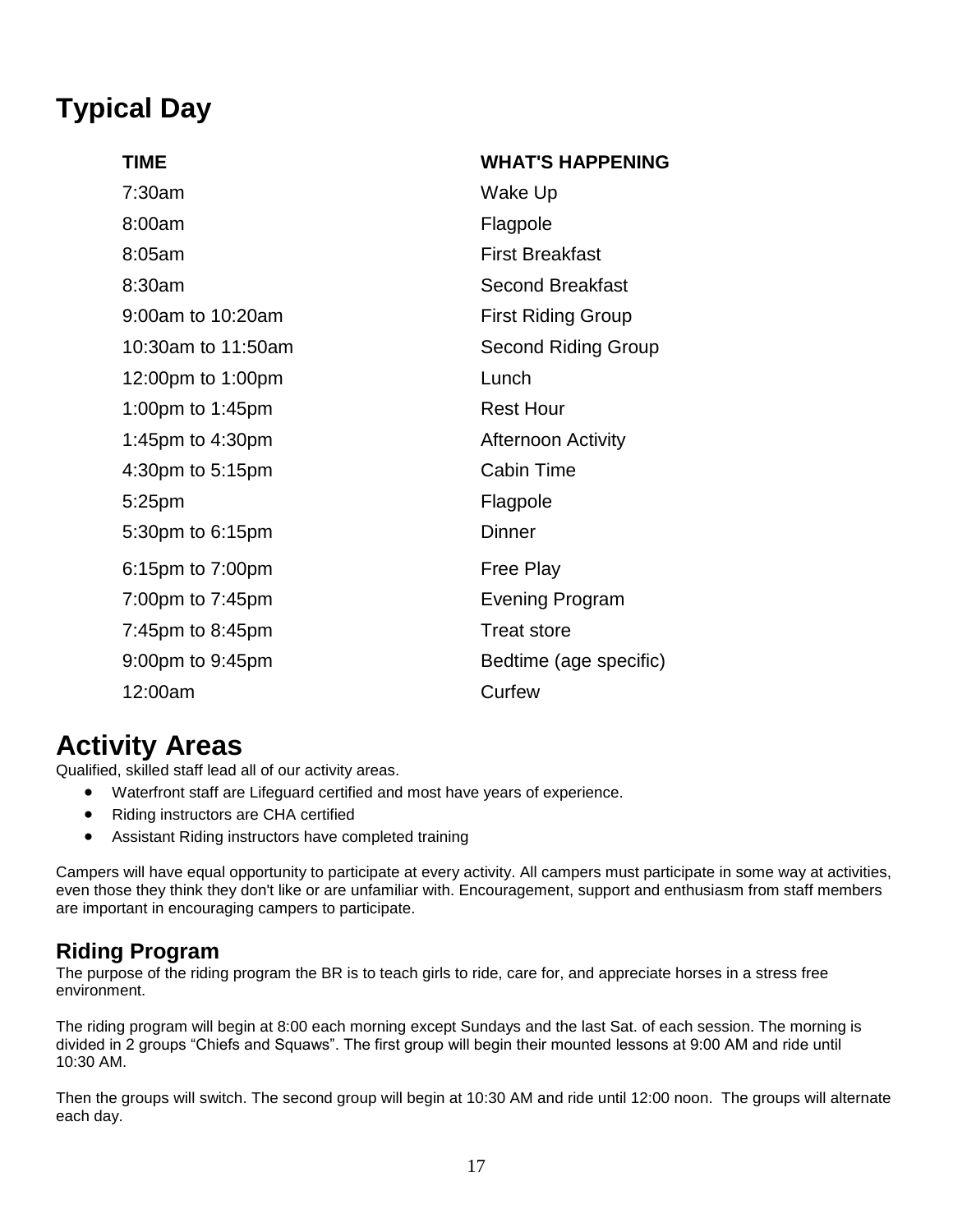Opposite the group's mounted lesson, they will have Vaulting and "Horse Talk" or a ground lesson daily and either Small Animals or Barn Chores.

The overall riding program is under the direction of the Equine Manager. Each riding group will have at least one instructor and at least one assistant instructor. Each Riding group will be based on ability. Each instructor must then teach the skills set forth for their group by the Equine Manager.

# <span id="page-17-0"></span>**Afternoon Activities**

You will be scheduled each day for an afternoon activity. These activities include: Pool, Boats, Crafts, Field Activities, Ropes, Small Animals, Free Riding, Barn Chores, Trial Ride, and Vaulting.

You are to be at the activity at 1:45pm to set up – Activity must be set up by 2pm so you may need to be there earlier when necessary. You can begin clean-up of your activity at 4:15pm and leave no earlier than 4:30. Please see Activities Manager for any questions about your activity.

Afternoon Activities are designed to allow campers to get involved in many activities and make choices as to which activity they want to participate in. As Activity leader you are responsible for making sure campers know about your activity and want to be involved, making sure your activity has enough supplies, and running the activity so that it is fun and safe.

#### <span id="page-17-1"></span>**Electives**

If a cabin group has free time, their staff are responsible for filling the period with an elective. Cabin counselors are in charge of leading, organizing and requisitioning any necessary supplies for the electives. Electives should be age appropriate and appealing to the specific interests of the cabin. Some examples are below, but there are many more you could do!

Examples:

**Trampolines Basketball** Tennis **Volleyball** Walking/Hiking Team Building Activities Playground Time Field Games Board Games

# <span id="page-17-2"></span>**Night Activities or Evening Programs (EP's)**

Each cabin will participate in an evening program each night, led by the cabin counselors or specialists. Everyone will be asked to organize an EP at some point during the summer. You are responsible for ensuring you reserve specific buildings, activity areas, supplies, etc. Examples:

Air Band **Campfire** Capture the Flag **Carnival** Scavenger Hunt Talent Show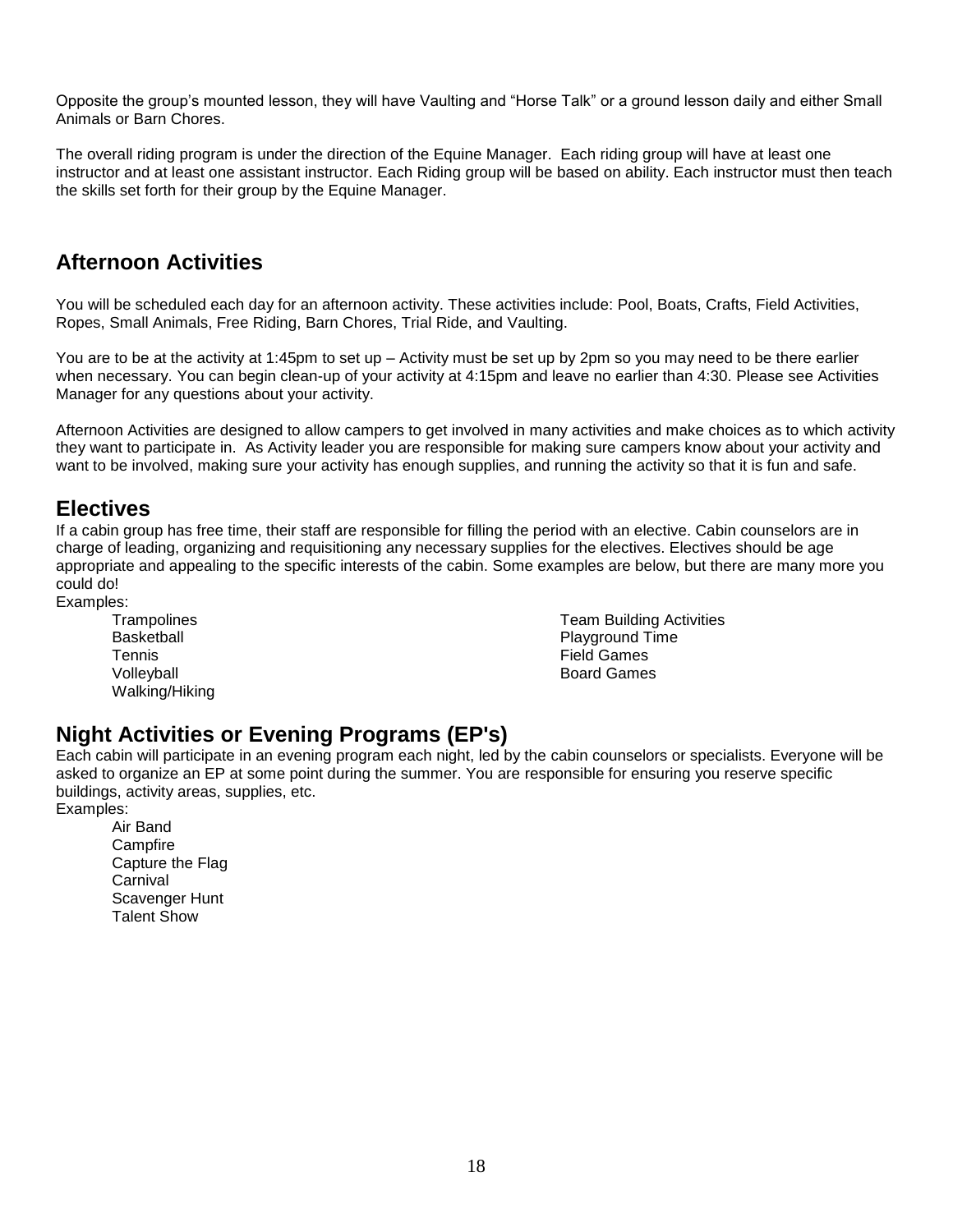# <span id="page-18-0"></span>**Things to Bring**

The following should be used as a guideline when packing for camp. The indicated numbers are only suggestions; please do not feel obligated to purchase new clothes or supplies. Utilize what you have on hand. When packing please keep in mind that the weather and temperature can vary considerably. Staff may experience temperatures ranging from 50° to 90°. Cabins are not heated, insulated or air conditioned, plus you will be working outside in a variety of weather conditions - from warm and sunny to cold and rainy. **Pack all of your belongings into 2 pieces of luggage or 1 footlocker.**

#### **Additional Items Recommended Personal Items**

- Alarm clock
- Books or reading material
- Calling card
- **Clipboard**
- ID (for driving and proof of age)
- Insect repellent
- Resource materials
- **Sunglasses**
- **Watch**
- Writing supplies, postage

#### **Clothing Bedding**

- Bathing suits 2
- Hats baseball, sunhat 2
- Jacket or fleece
- Jean or other casual work pants 3 pairs
- Long-sleeved/warm shirts 4
- Pajamas/sleepwear 1 or 2 pairs
- Rain gear coat and pants
- Shorts 4 pairs
- **Socks**
- Sweaters or fleece 2
- Sweatpants or fleece pants 2 pairs
- Sweatshirts 4
- T-shirts 8
- "Town/Nicer" clothes day off, banquets, nights out, etc.
- **Underwear**

#### **DO NOT BRING TO CAMP - APPLIES TO ALL STAFF - ITEMS WILL BE CONFISCATED**

- Fire Hazards see page 9 of the staff manual
- Food we have a strict food policy No food or drinks of any kind in the cabin
- Fans, Hot pots, kettles or other cooking appliances, refrigerators
- Weapons of any kind

**NOTE** - Please limit valuable articles brought to camp. BR does not take responsibility for lost or damaged clothing or personal items. For your own protection, try to label everything you bring to camp.

**Labeling Belongings -** Please ensure that your name (first and last) is on everything they bring to camp - clothing, shoes, towels, sports equipment, sleeping bags, cameras, flashlights, etc. Use either a permanent marker or name tapes. Many camp stores offer nametapes while a few companies have mail order service.

- **Facecloth**
- **Hairdrver**
- Kleenex
- Nail clippers
- Prescription medication
- Razor
- Shampoo, conditioner
- Soap
- Soap container
- Sunscreen (minimum SPF 15)
- Towels (bath and beach) 4

- Duvet, Sleeping bag, or thick comforter
- Pillow and 2 Pillow cases
- Sheet sets single size  $-2$

#### **Footwear**

- Riding Boots
- **Sandals**
- Running shoes

#### **Optional Items**

- Musical instrument (guitar, etc)
- Portable speakers & Music device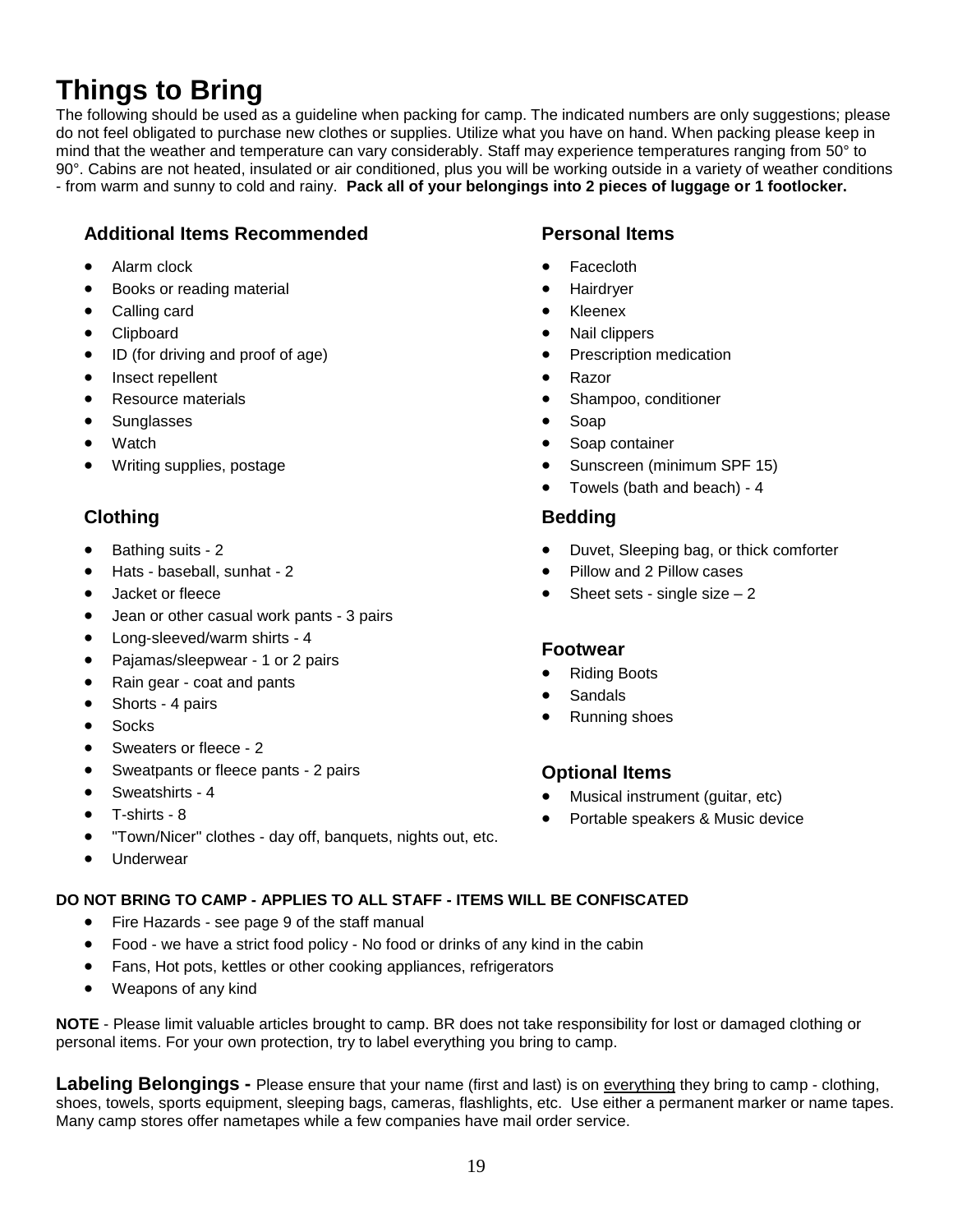# **Assistant Counselor (AC) & Counselor in Training (CIT) Position Guide**

#### **Purpose**

Counselors in Training (CIT's) assist counselors with their duties of supervising, leading, and guiding a cabin and riding group of campers. Junior staff also have kitchen duties that include serving food, kitchen & dining hall set-up and clean up. CIT's may have to act on behalf of the counselor, when necessary to ensure safety, rules, and mission of the camp are upheld.

To further the mission of the camp through assisting in the delivery of a horseback riding program that is safe, fun, and appropriate to the campers' ages and abilities. Assist in the care and maintenance of the horses and related equipment.

CIT's are to participate in the execution of the camp program in keeping with objectives and policies of the Black River Farm and Ranch while ensuring the safety, rules, and mission of the camp are upheld.

**Reports to** The Counselor during activities and the Kitchen staff during kitchen duty

#### **Qualifications for all Junior Staff**

- 1. Successfully completed years as a BR Camper.
- 2. Must be 16 years of age by June  $1<sup>st</sup>$  of the season for which they are being hired.
- 3. The desire to be a Counselor and willingness to train for a Counselor position.
- 4. Positive evaluations from previous years at Black River Farm and Ranch.
- 5. The ability to assist western riding and other program activities.
- 6. The desire and ability to mentor young ladies of all ages.
- 7. Must submit all employment forms including a health history and physical prior to the first day of work.

#### **Additional Qualifications for AC's**

- 1. Must be 17 years of age by June  $1<sup>st</sup>$  of the season for which they are being hired.
- 2. Experience as a CIT for at least one year.

#### **Essential Job Functions**

- 1.Assist in the direction, supervision, and organization of campers in their cabin unit and riding group, within activities and throughout the camp in order to meet the intended camper outcomes.
	- Apply basic youth development principles in working with campers through communication, relationship development, respect for diversity, involvement and empowerment of youth.
	- Assure campers are properly supervised at all times.
	- Be aware of and implement safety guidelines.
- 2.Participate in the development and implementation of program activities for campers within the mission and outcomes.
	- Responsible for assisting with the teaching of activities.
	- Actively participate in all program areas as assigned.
	- Work in program areas such as waterfront, nature, all camp activities, and arts and crafts as directed.
- 3.Maintain high standards of health and safety in all activities for campers and staff.
	- Provide the daily care of each camper within your supervision including recognition of personal health needs.
		- Supervise daily cabin clean up and making sure each camper keeps her own things picked up. Also responsible for seeing that the staff room is kept clean and for keeping her own belongings picked up.
		- Make sure the campers wear clean clothing and are appropriately dressed and prepared for the weather and the activity.
	- Be alert to equipment and facilities to ensure utilization, proper care, and maintenance is adhered to; report repairs needed promptly to camp director.
- 4.Be a role model to campers and staff in your attitude and behavior.
	- Follow and uphold all safety and security rules and procedures.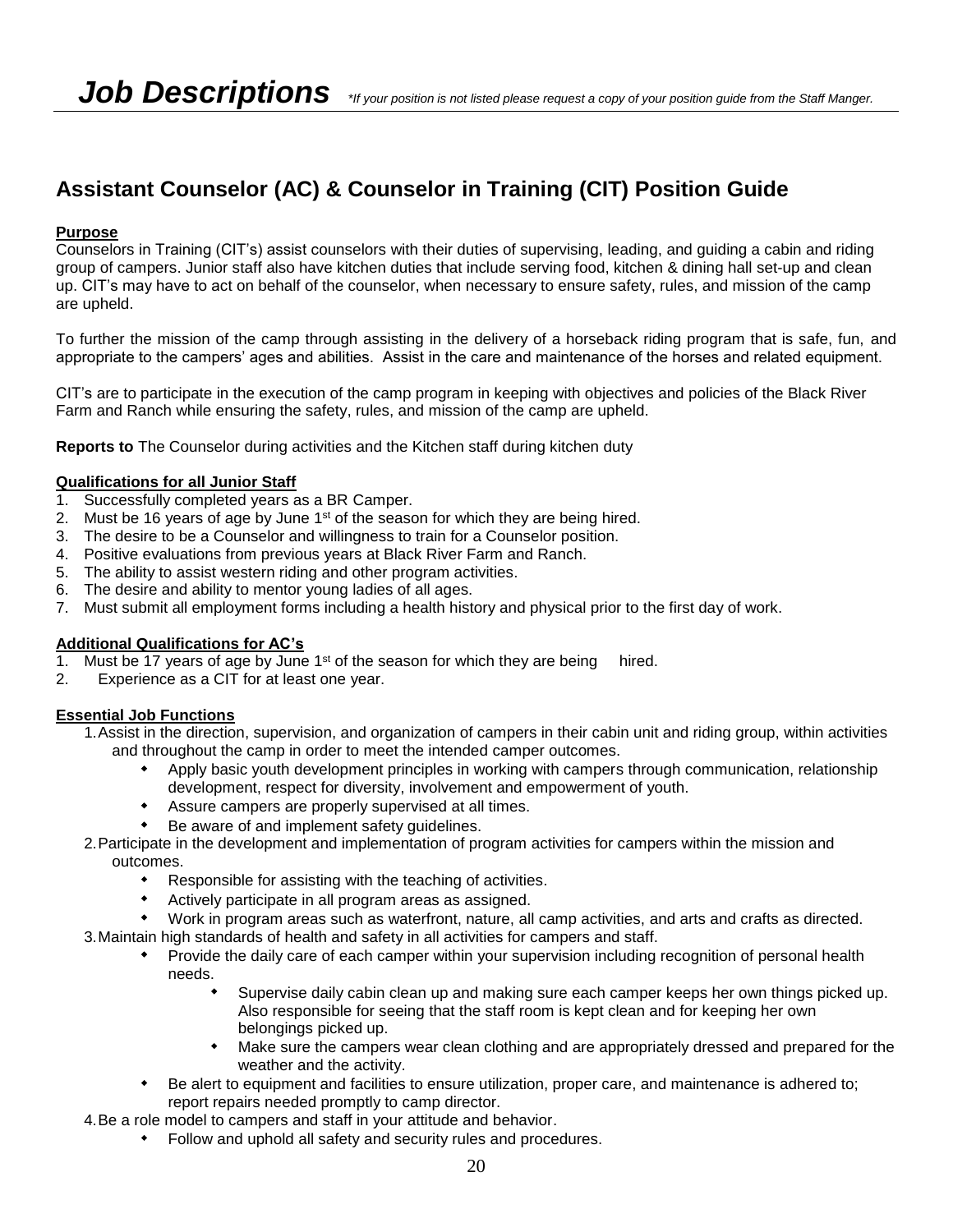- Set a good example to campers and others in regard to general camp procedures and practices including sanitation, schedule, and sportsmanship.
- 5.Supervise and lead the cabin group at meals to ensure proper hygiene, manners and clean-up procedures are followed.
- 6.Assist in the delivery of a horse program that is appropriate for the ages and abilities of the campers.
	- Ensure campers and staff follow safety procedures.
	- Assist in lessons as directed by the certified instructor.
	- Assist in the care and maintenance of the horses and related equipment.
		- Maintain the horse equipment including all tack, stalls, etc.
		- Conduct daily check of area and equipment for safety, cleanliness, and good repair.
			- Assist in packing all materials and supplies at the end of the season.
- 7.These are not the only duties to be performed. Some duties may be reassigned, and other duties may be assigned as needed.

#### Other Duties

- Contribute to verbal and written evaluations and communication as requested.
- Participate enthusiastically in all camp activities, planning, and leading those as assigned.
- Participate as a member of the camp staff team to deliver and supervise evening programs, special events, overnights, and other all-camp activities and camp functions.
- Assist in the planning or supervision of campers and staff on or near the waterfront.

#### Knowledge, Skills, and Abilities:

- Understand the development needs of youth.
- Ability to relate to youth and adults in a positive manner.

#### Physical Aspects of the Job:

- 1. Ability to communicate and work with groups of various ages and skill levels to provide instruction to campers and staff.
- 2. Ability to observe camper behavior, assess its appropriateness, enforce appropriate safety regulations and emergency procedures, and apply appropriate behavior-management techniques.
- 3. Ability to observe staff behavior, assess its appropriateness, enforce appropriate safety regulations and emergency procedures, and apply appropriate management techniques.
- 4. Visual and auditory ability to identify and respond to environmental and other hazards related to the activity. Requires normal range of hearing and eyesight to record, prepare, and communicate appropriate camper activities.
- 5. Physical ability to respond appropriately to situations requiring first aid. Must be able to assist campers in an emergency (fire, evacuation, illness, or injury) and possess strength and endurance required to maintain constant supervision of campers.
- 6. Cognitive and communication abilities to plan and conduct the activities to achieve camper development objectives.
- 7. Other physical requirements of a Counselor position could be endurance including prolonged standing, some bending, stooping, walking long distances, and ability to lift up to 50 lbs.
- 8. Willing to live in a camp setting and work irregular hours with limited or simple equipment and facilities; and with daily exposure to the sun, heat, and animals such as bugs, snakes, bats, etc.

#### Relationships:

CIT's generally have regular relationships with the camp support staff to include: kitchen, office, housekeeping and maintenance staff. You will be expected to be friendly and cooperative with everyone working at camp as we are all working towards a common mission. Your communications should be professional and courteous. Romantic relationships between staff members is not allowed on camp property and should not be evident while on property or on-duty.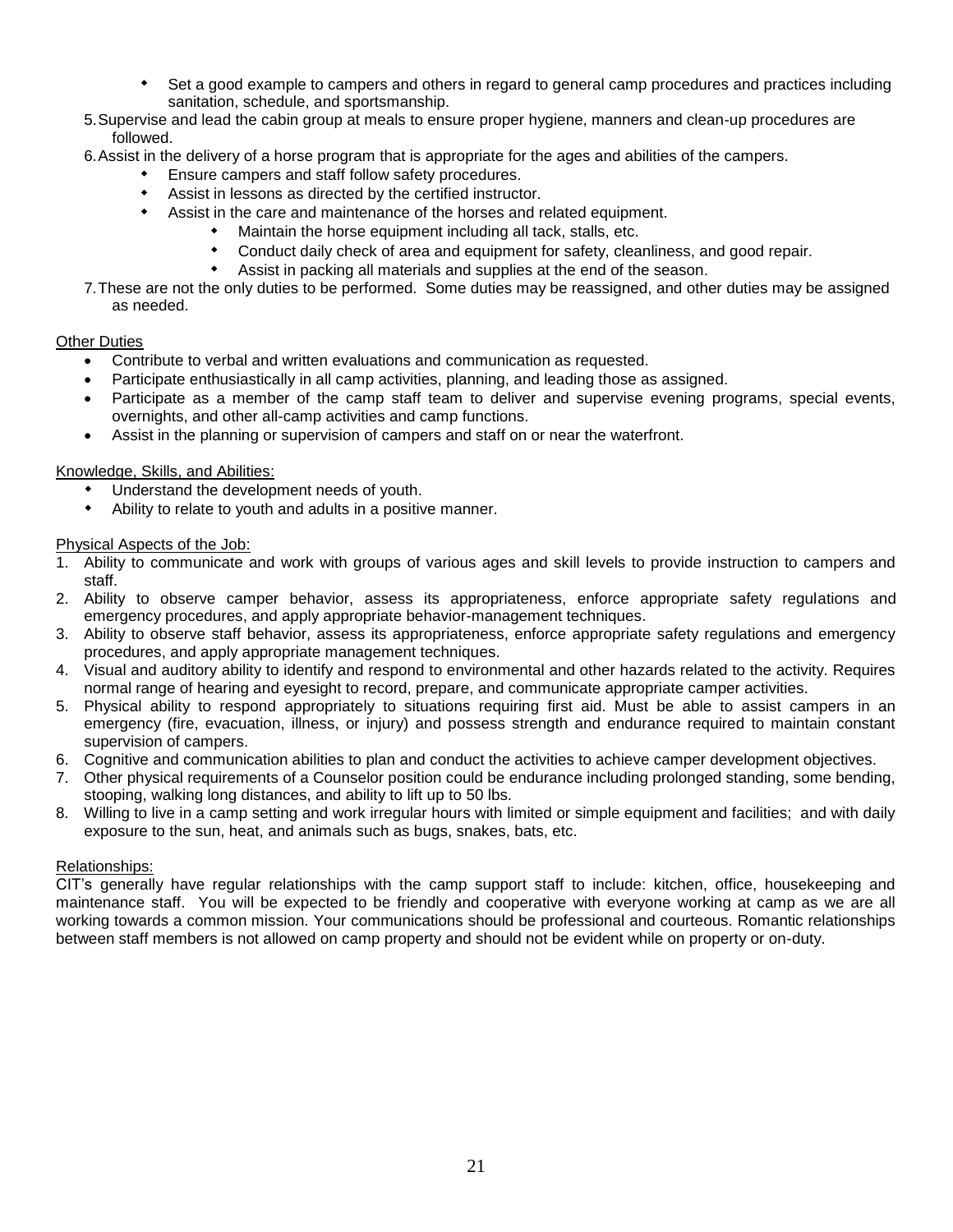# **BR Camp Counselor Position Guide**

#### **Purpose**

Counselors are the primary caregivers for each camper. Counselors are to lead and guide a cabin and riding group of campers. The Counselor is responsible for planning, teaching, coordinating, and carrying out activities and guiding campers in their personal growth and daily living skills.

To further the mission of the camp through assisting in the development and delivery of a horseback riding program that is safe, fun, and appropriate to the campers' ages and abilities. Assist in the care and maintenance of the horses and related equipment.

They are to participate in the execution of the camp program in keeping with objectives and policies of the Black River Farm and Ranch while ensuring the safety, rules, and mission of the camp are upheld.

#### **Reports to** The Program Director(s)

#### **Qualifications**

- 1. Must be 18 years of age by June  $1<sup>st</sup>$  of the season for which they are being hired.
- 2. Presently enrolled in college or if still in high school at least two years' experience as a staff member with plans to attend college upon graduation.
- 3. At least three years of camping experience as a camper or staff member or the equivalent in work or leisure experience.
- 4. The ability to teach western riding or another specialty.
- 5. The desire and ability to mentor young ladies of all ages.
- 6. Must submit all employment forms including a health history and physical prior to the first day of work.

#### **Essential Job Functions**

- 1.Assist the Program Directors in the direction, supervision, and organization of campers in their cabin unit and riding group, within activities and throughout the camp in order to meet the intended camper outcomes.
	- Apply basic youth development principles in working with campers through communication, relationship development, respect for diversity, involvement and empowerment of youth.
	- Assure campers are properly supervised at all times.
	- Be aware of and implement safety guidelines.
- 2.Participate in the development and implementation of program activities for campers within the mission and outcomes.
	- Responsible for leading and assisting with the teaching of activities.
		- Actively participate in all program areas as assigned.
		- Provide for the progression of activities within the framework of individual and group interests and abilities.
- Work in program areas such as waterfront, nature, all camp activities, and arts and crafts as directed. 3.Maintain high standards of health and safety in all activities for campers and staff.
	- Provide the daily care of each camper within your supervision including recognition of personal health needs.
		- Supervise daily cabin clean up and making sure each camper keeps her own things picked up. Also responsible for seeing that the staff room is kept clean and for keeping her own belongings picked up.
		- Make sure the campers wear clean clothing and are appropriately dressed and prepared for the weather and the activity.
	- Ensure that campers receive their medications as directed by health officer.
	- Be alert to campers and staff needs and assist them with personal and/or health problems, and discuss with camp health officer or camp director when appropriate.
	- Be alert to equipment and facilities to ensure utilization, proper care, and maintenance is adhered to; report repairs needed promptly to camp director.
	- Supervise and lead the cabin group at all meals to ensure proper hygiene, manners and clean-up procedures are followed.

4.Be a role model to campers and staff in your attitude and behavior.

- Follow and uphold all safety and security rules and procedures.
- Set a good example to campers and others in regard to general camp procedures and practices including sanitation, schedule, and sportsmanship.